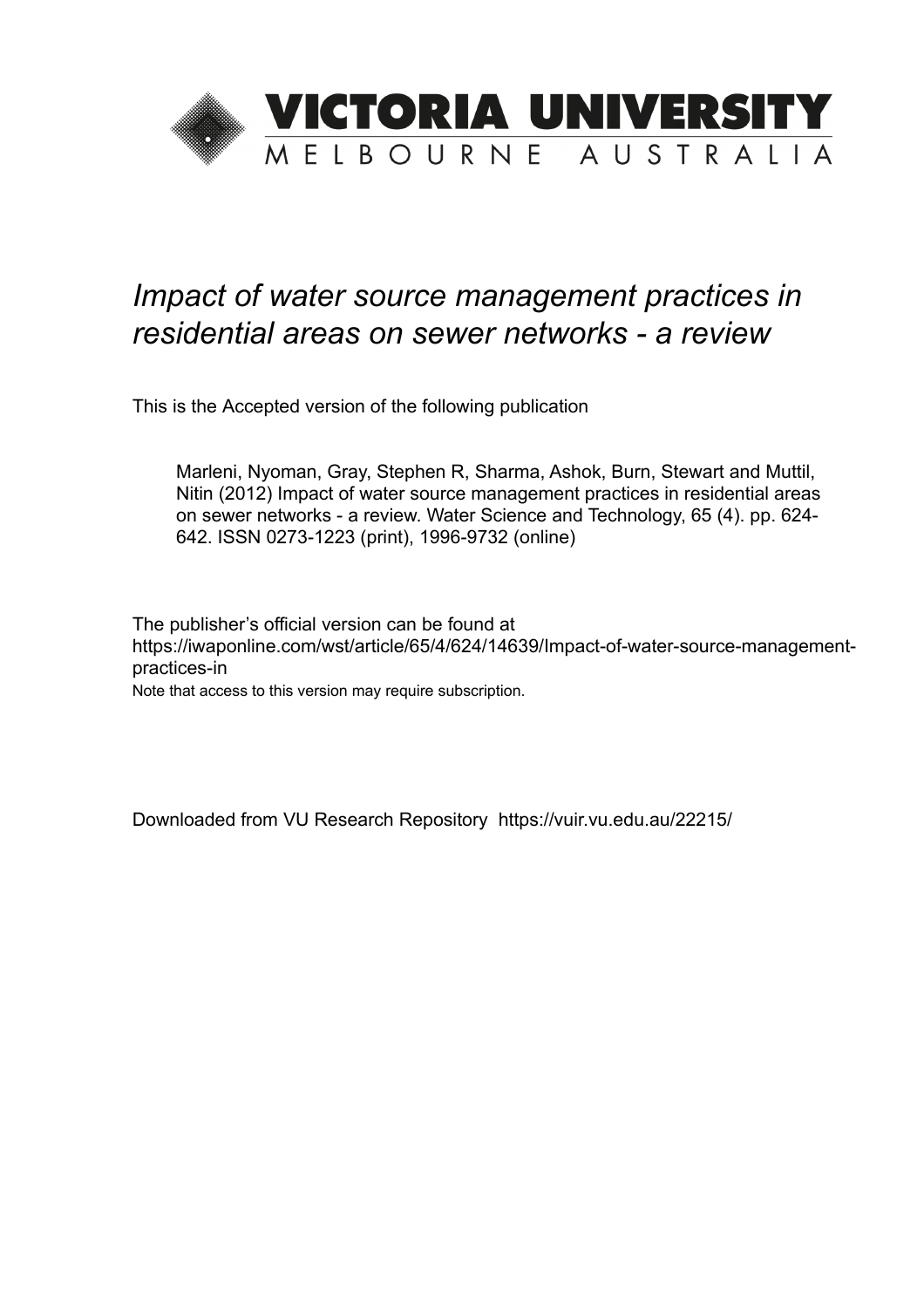## **Impact of Water Source Management Practices in Residential Areas on Sewer Networks – A Review**

N. Marleni<sup>\*</sup>, S. Gray<sup>\*\*</sup>, A. Sharma<sup>\*\*\*</sup>, S. Burn<sup>\*\*\*</sup>, and N. Muttil<sup>\*</sup>

<sup>\*\*</sup> Institute for Sustainability and Innovation (ISI), Victoria University, Melbourne, Victoria 8001, Australia (E-mail: *stephen.gray@vu.edu.au*)

Commonwealth Scientific and Industrial Research Organization (CSIRO), Graham Road, Highett, Melbourne, Victoria, Australia

(E-mail: *ashok.sharma@csiro.au; stewart.burn@csiro.au*)

**Abstract** Prolonged drought which is occurred everywhere around the world has caused water shortages, leading many countries to consider more sustainable practices which are called Source Management Practices (SMPs) to ensure water availability for the future. SMPs include the practices of water use reduction, potable water substitution and wastewater volume reduction such as water demand management, rainwater harvesting, greywater recycling and sewer mining. Besides the well known advantages from SMPs, however they also contribute to the alteration of wastewater characteristics which finally affecting the process in downstream infrastructure such as sewerage networks. Several studies have shown that the implementation of SMPs decreases the wastewater flow, whilst increasing its strength. High strength wastewater can cause sewer problems such as sewer blockage, odour and corrosion. Yet, not all SMPs and their impact on existing sewer networks have been investigated. Therefore, this study reviews some examples of four common SMPs, the wastewater characteristics and the physical and biochemical transformation processes in sewer and the problems that might caused by them and at last, the potential impacts of those SMPs on wastewater characteristics and sewer networks are discussed. This paper provides sewer system managers with an overview of potential impacts on the sewer network due to the implementation of some SMPs. Potential research opportunities for the impact of SMPs on existing sewers are also identified.

**Keywords** Blockages; Corrosion; Odour; Sewer networks; Source Management Practices; Water quality; Wastewater quality

#### **INTRODUCTION**

Water reduction, reusing and recycling has been initiated within last 10 year as the impact of prolonged drought and also for anticipating the impact of global climate change. Substituting and saving potable water locally (near their source of production/discharge) are preferred because it considers being more environmental friendly compare to a new centralized desalination treatment plant. Source Management Practices (SMPs) is a term that refers to the sustainable practices where they are managed locally and potable water demand is minimized for drinking water and kitchen purposes, in other hand the remaining water demand is met by other sources such as rainwater and treated greywater. SMPs can be implemented in urban residential and non residential sectors, either at single or in neighbourhood/cluster scale; but their uptake depends on the cost, the extent of rebates and incentives offered in local regulations and the ease of operation. However, SMPs in residential areas are more likely to be encouraged, since residential areas are the main contributor (nearly 60%) of urban wastewater (Butler et al. 1995; Radcliffe 2004).

<sup>\*</sup> School of Engineering and Science, Victoria University, Melbourne, Victoria 8001, Australia (E-mail: *nepi.ninyoman@live.vu.edu.au; nitin.muttil@yu.edu.au*)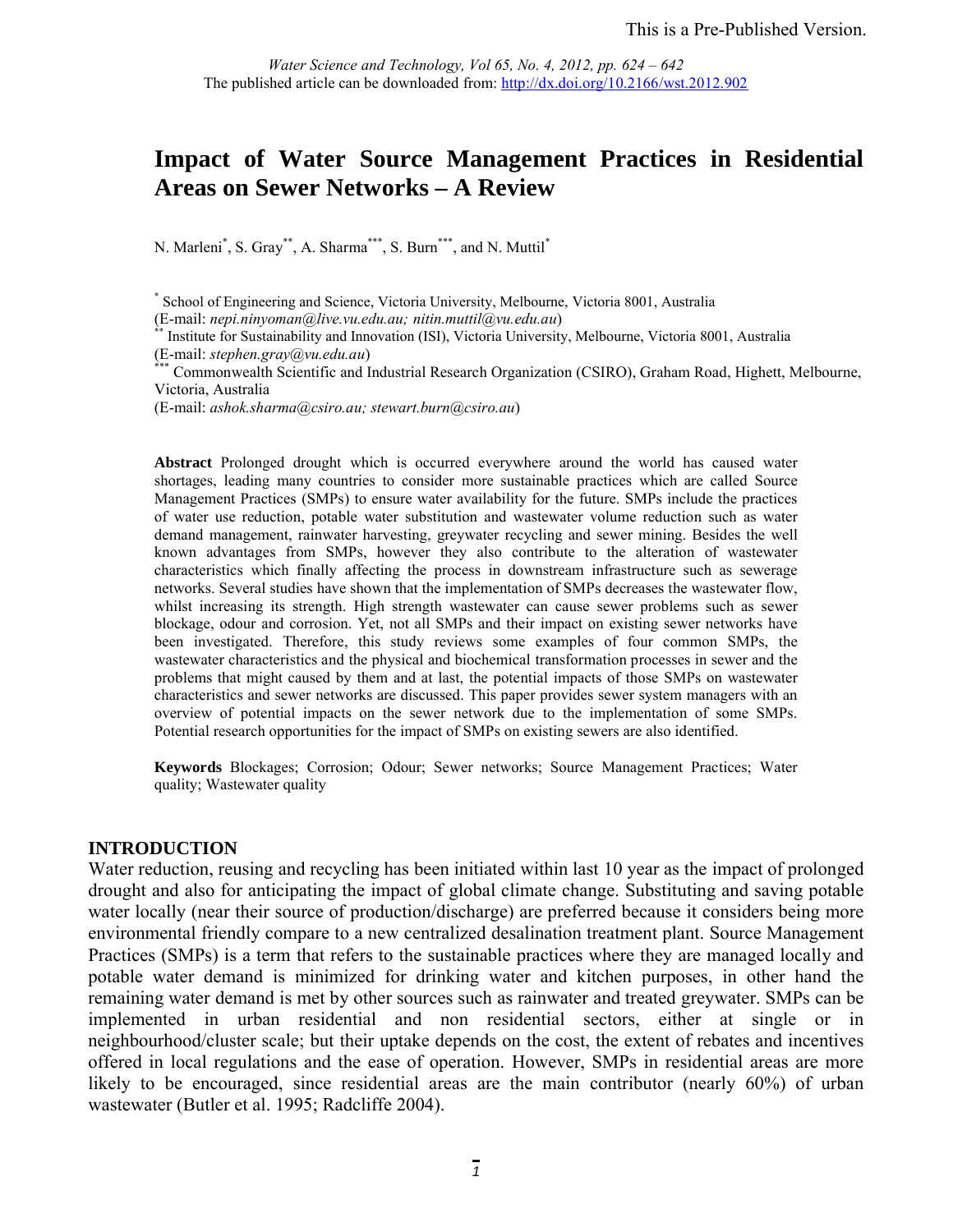The major advantages of local potable water use reduction and reuse/recycling such as saving potable water, minimizing the cost of water supply network expansion and cross connection, reducing the environmental impact of discharged wastewater to the environment as well as infrastructure saving for the sewerage system have been widely acknowledged (Radcliffe 2010). While reducing the water use and substituting some part of water demand by alternative sources are considered to give positive impacts, however, many stakeholders admit that some barriers and negative impacts to the adoption of SMPs might present. Therefore need a holistic assessment from economic, social-politic and environmental aspect to produce a robust adoption of SMPs.

This review paper describes the motivation for implementing SMPs and discusses four common examples of SMPs, namely, water demand management, greywater recycling, rainwater harvesting and sewer mining. Brief discussion of the impact of each of these SMPs on sewer network is presented, however the impact due to the combinations of these practices are not covered in this paper. This paper also reviews the current residential wastewater characteristics and attempts to present the 'most likely' wastewater characteristics from selected SMPs as well as highlights possible implications on the sewer networks. Potential research opportunities for for the impact of SMPs on existing sewer pipes are also identified.

## **SOURCE MANAGEMENT PRACTICES**

## **Water Demand Management**

Water demand management (WDM) is an intervention in water use to reduce the water consumption through single or mix of financial, structural and operational, and socio-political arrangements (Australian Government 2005; Tate 1990). Financial arrangements of WDM comprise of rebates for installing water efficient appliances and fines, penalties, and higher water prices for using water excessively. Moreover, it is strengthened by structural/operational and socio-political strategies which including the reduction in losses due to leaks and implementation of water use restriction as well as regulations. The average daily residential water use varies from country to country, for example in the U.S.A and Canada it is around 350 L/cap/day; in European countries (Italy, Sweden and France), it has reduced to 250-150 L/cap/day; Middle East countries (Israel and Jordan), it is around 150 L/cap/day while in Australia, around  $180 - 100$  L/cap/day. Managing water consumption by these water demand management (WDM) strategies has proven to be successful, particularly in reducing water consumption in residential areas (Howe & Goemans 2002; Kenney et al. 2008). The implementation of these arrangements has successfully reduced the water consumption by around 22% - 40% in many countries such as Australia, France, Canada and Jordan. To save more water, many water end use studies in Australia nowadays has moved their focus into highest water demand management which means that all the water appliances within the household use the most water efficient appliances. The significant water use reduction is achieved (up to 40%) when implemented the highest water demand management. Table 1 is obtained from Sharma et al. (2009) that shows the water supply scenarios under three conditions, they are usual, improved and highest WDM. Usual WDM refers to the condition where the water use is not managed which shows the past practice. Improved WDM adopt the Victorian Government's White Paper in 2004 which recommended to use water efficient appliances within the household. Highest WDM adopts the figure of usual water demand management (WDM), but using the most water efficient appliances within the household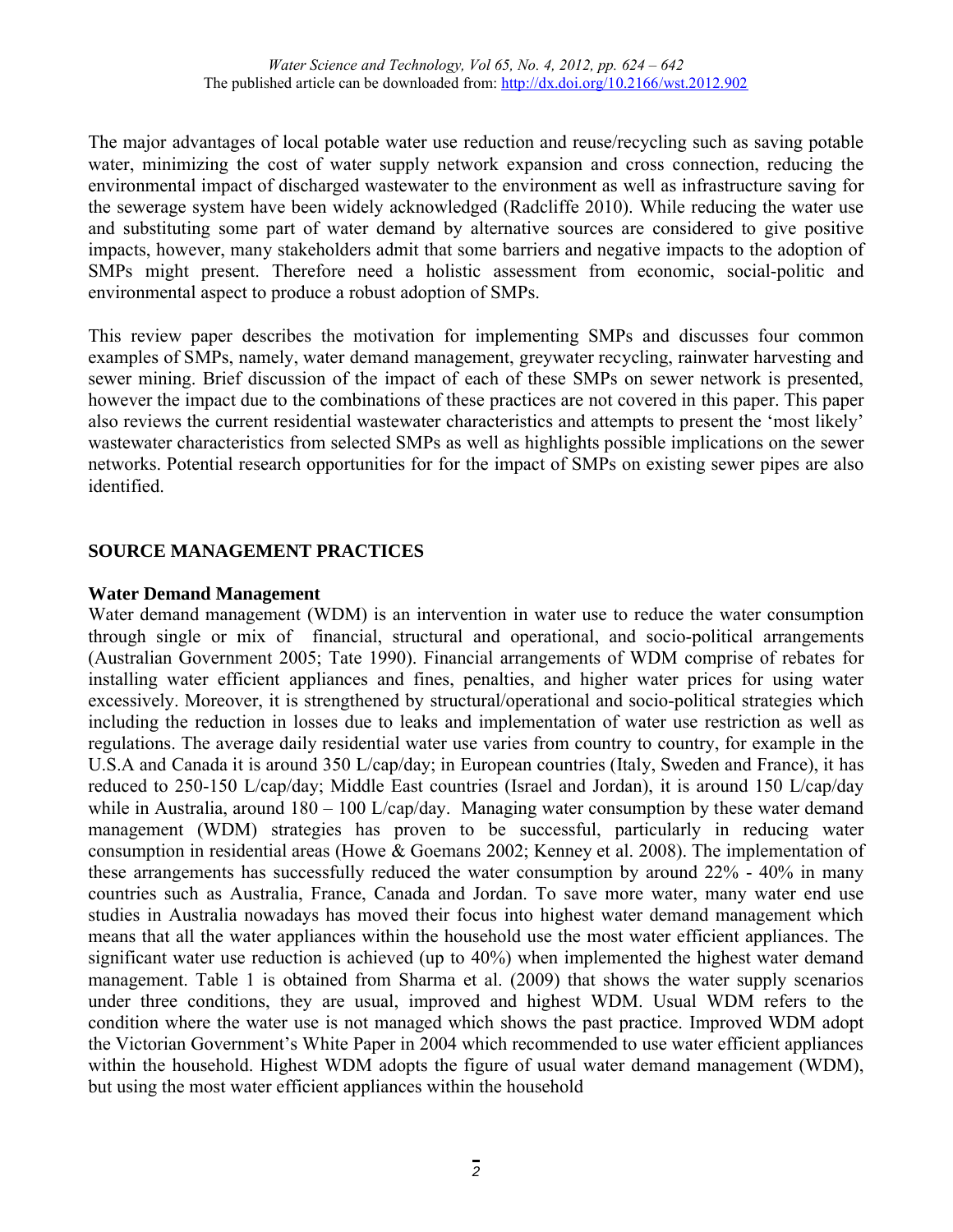|                 | <b>Usual WDM</b><br>(L/cap/day) | <b>Improved WDM</b><br>(L/cap/day) | <b>Highest WDM</b><br>(L/cap/day) |
|-----------------|---------------------------------|------------------------------------|-----------------------------------|
| <b>Toilet</b>   | 23                              | 23                                 |                                   |
| Laundry         | 37                              | 26                                 | 16                                |
| <b>Kitchen</b>  | 16                              | 16                                 | 14                                |
| <b>Bathroom</b> | 89                              | 65                                 | 52                                |
| <b>TOTAL</b>    | 165                             | 130                                |                                   |

**Table 1.** The scenarios of residential water consumption in Water Demand Management (Sharma et al. 2009)

## **Greywater Recycling**

Greywater is defined as wastewater from domestic applications other than the toilet. Greywater includes wastewater from bathroom/shower, washing machine and also the taps. Sometimes, wastewater from kitchen is also included in the greywater, but this has less preference since the wastewater from kitchen is more polluted. Greywater recycling refers to the condition when the wastewater is treated and used for indoor (e.g., toilet, washing machine etc.) and/or outdoor (e.g., gardening, car wash, etc.) purposes. Countries that are pioneering the greywater re-use and recycling are, U.S.A, Australia and Japan. Rebates are often offered to encourage the uptake of greywater systems, the amount varying from one country to another. For example, U.S.A offers up to \$3000 for establishment of greywater reuse systems while in Australia, the government provides rebates of \$500 as part of purchasing and installing greywater systems (Australian Government 2010; Chung & White 2009). In Japan, no incentive or rebate is offered, but the residents choose to install the greywater reuse systems due to high water price. The capacity for using greywater reuse systems in Japan is smaller as compared to U.S.A and Australia, since they only use the reclaimed water for toilet flushing (Chung & White 2009). In Spain, local regulations are making greywater reuse obligatory (Domenech & Sauri 2010). The greywater characteristics has been investigated by several studies, and summarized by Eriksson et al. (2002). Regarding the organic characterisation of greywater, the study by Hocaoglu et al. (2010) shows that greywater has relatively high readily biodegradable organic matter and contains more soluble COD compared to blackwater that has more particulate COD.

## **Rainwater Harvesting**

Rainwater harvesting (RH) is a sustainable practice that supplies the water with less cost and energy as well as being simple in installation and operation. RH itself refers to the collection and distribution of rainwater from the roof, to be used for indoor and/or outdoor purposes. This practice depends much on the rainfall, water demand, the catchment area and the storage tank size. The implementation of RH has recently boomed in many countries due to uncertain and prolonged drought every where. RH has been known to offer the benefits of potable water saving and in reducing the pollutant load to the drain system (since these pollutants will remain in the tank). Governments have set up the regulations, standards or guidelines for use and installation of rainwater tanks as well as incentive or rebates. In Australia, rebates of up to \$500 are given for the installation of a rainwater tank (Australian Government 2010). In Canada and U.S.A, the installation of rainwater tanks is required via local regulations and guidelines for installation and operation of rainwater systems have been developed (Fewkes 2006). In Australia, particularly in New South Wales, the state government created an initiative called BASIX (Building Sustainability Index) to ensure that homes are designed to use less potable water and reduce the greenhouse gas emissions by setting energy and water reduction targets for house and use alternative water sources such as rainwater (NSW Government 2011).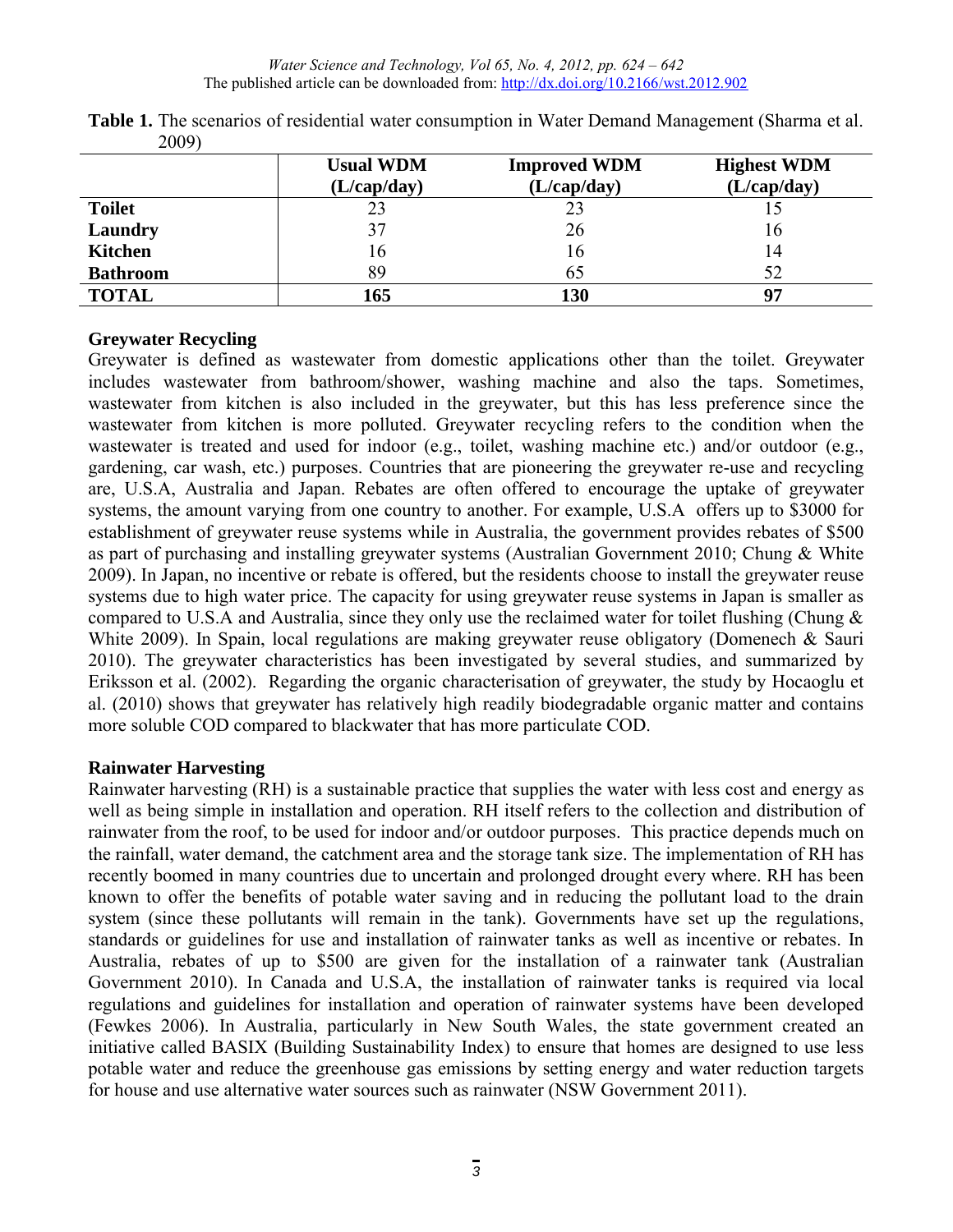## **Sewer Mining**

Sewer mining is a practice that includes extracting a portion of raw wastewater from an existing sewer to be used as recycled water. The recycled water is usually used for toilet or irrigation purposes (Hadzihalilovic 2009). This practice is not intended for single household applications, but rather to be implemented in collective/cluster scale developments. These systems are often managed by private sector organisations rather than government authorities/ water utilities through some licensing arrangements. A number of sewer mining initiatives are already in place, mostly in Australia (McGhie et al. 2009; Sydney Water 2006) where the recycled water is used for outdoor irrigation, toilet flushing and laundry applications. However, in most instances, these systems are used to provide water for irrigation and non-residential use only.

So far, the adoption of SMPs has been increasing, however, their consequences on downstream infrastructure particularly sewerage system has not been revealed yet. As predicted in some studies, the SMPs could have alter the wastewater volume and content that being discharged to sewerage network. Its alteration definitely will affect physical, biological and chemical processes in downstream infrastructure such as sewerage networks. Alteration in those processes might exacerbate the current condition of solids deposition and biochemical transformations processes in sewerage networks, thus leading to degradation of downstream infrastructure, particularly via blockages, odour and corrosion problem. The next section describes three problems related to existing wastewater systems, namely, blockages, odour and corrosion, and the characteristics of residential wastewater which leads to these problems. Understanding these aspects is essential to study the impact of SMPs on sewer networks, because wastewater characteristics trigger various problems in sewerage systems.

## **SEWERAGE SYSTEMS**

This section first discusses the wastewater transformations in a sewer network that either lead to or reduce these three common problems, followed by a discussion on factors that lead to these problems. Finally, the characteristics of residential wastewater which leads to these problems are also discussed in this section. Understanding these aspects is essential to study the impact of SMPs on sewer networks, because different wastewater characteristics trigger various problems in sewerage systems.

## **Wastewater Transformation in Sewerage Systems**

While transporting wastewater from the point of discharge to the treatment plant, it goes through a transformation process. The wastewater physical and biochemical processes that occur in the pipe create intermediate and end products that either result in benefits or problems for the sewerage system and wastewater treatment plant. Sewer blockages are mostly triggered by physical and chemical processes, whereas odour and corrosion are likely due to biochemical processes. It has been described by the study of Arthur et al. (2008) that the wastewater flow/velocity determines the occurrence of sewer blockages. The wastewater quality also lead to sewer blockages which is outlined in the studies by Crabtree (1989); Mitchener & Torfs (1996); Verbanck et al. (1994); Williams et al. (1989) (see on section *Blockages* for details).

Odour and corrosion occur through the sewer pollutant transformation processes which are classified into four processes; they are (1) sulphide generation, (2) chemical and biological oxidation of sulphide, (3) sulphide emission and (4) sulphide precipitation. The formation of the transformation products depends on a range of factors, including temperature, wastewater flow or residence time in the sewer,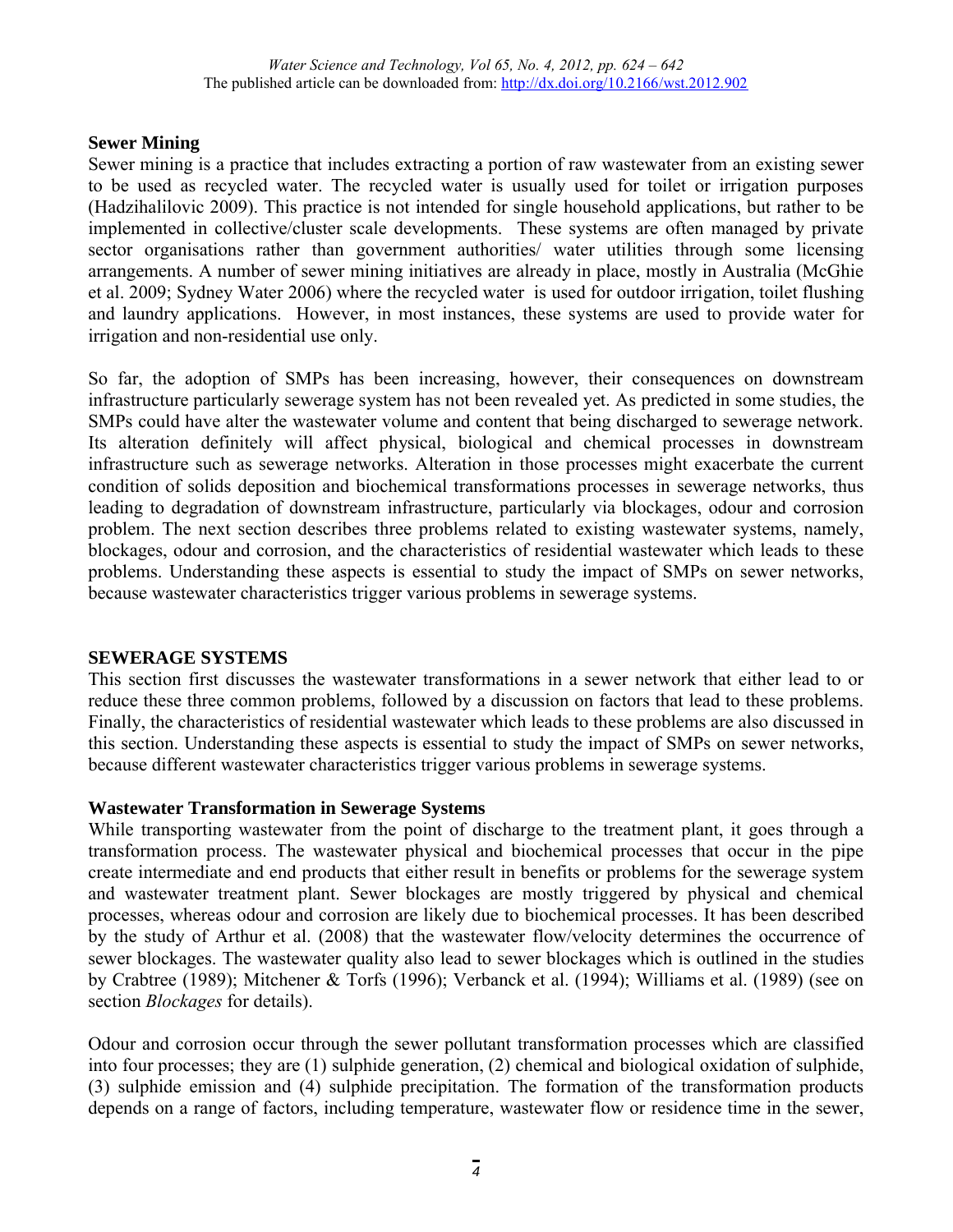type of sewer pipe (pressurized or gravity), the wastewater quality, the sewer structure (i.e., slope) and the nature of the biochemical processes (bulk water, biofilm or sediment) (Almeida et al. 1999a; Nielsen et al. 2008; Nielsen & Hvitved-Jacobsen 1988; Nielsen et al. 1992; Tanaka et al. 2000). The sulphide generation most of the time occurs in biofilm and its equation are presented by Nielsen et al. (2005b) (Equation 1).

$$
k_{S(-H)_{f}}\sqrt{S_{F}+S_{A}+X_{S,fast}}\frac{K_{O,H_{2}S}}{K_{O,H_{2}S}+S_{O}}\frac{K_{NO,H_{2}S}}{K_{NO,H_{2}S}+S_{NO_{3}}+S_{NO_{2}}}\\\frac{A_{f}}{V_{w}}\alpha_{Sf}^{T-20}k_{H,pH}\cdots\cdots\cdots\cdots\cdots\cdots(1)
$$

The equation of chemical and biological oxidation of sulphide in biofilm and bulkwater can be found from study of Nielsen et al. (2005b), Nielsen (2006) and Mourato (2003). The oxidation equations are presented below (Equations  $2 - 5$ ).

Biofilm Sulphide Oxidation (Nielsen et al. 2005b)

 *S II pH T Soxb w nfb f O mfb <sup>S</sup> II Soxb <sup>S</sup> II k V A <sup>k</sup> <sup>S</sup> <sup>S</sup>* , <sup>20</sup> ……………………………………………………………..(2)

Bulk water sulphide oxidation (Nielsen et al. 2006)

Aerobic-Biological

 $\int_{-H}^{H}$  *S*  $\int_{S}^{H}$  *S*  $\int_{I}^{H}$  *S*  $\int_{I}^{H}$  *N*  $\int_{I}^{H}$  *Z*  $\int_{I}^{T}$  *S*  $\int_{I}^{T}$  *Z*  $\int_{I}^{T}$  *Z*  $\int_{I}^{T}$  *S*  $\int_{I}^{T}$  *Z*  $\int_{I}^{T}$  *Z*  $\int_{I}^{T}$  *Z*  $\int_{I}^{T}$  *Z*  $\int_{I}^{T}$  *Z*  $\int_{I}^{T}$ *Soxb nwb O*  $k_{S(-H)}$ <sub>*woxb*</sub>  $S_{S(-H)}^{mwb}$ <sub>*S*</sub><sup>*nwb*</sup>  $\alpha$ <sub>*Soxb*</sub>  $k_{S(-H)}$ <sub>*n*</sub>  $\overline{a}$ ……………………..…………………………………..(3)

Aerobic-Chemical

$$
\frac{k_{H_2Swc} + k_{HS^-wc} \frac{K_{a1}}{0.1^{pH}}}{1 + \frac{K_{a1}}{0.1^{pH}}} S_{S(-H)}^{mwc} S_{0xc}^{mwc} \alpha_{Soxc}^{T-20} \dots
$$
 (4)

Anoxic sulphide oxidation (Mourato et al. 2003)

 $(T - 20)$  $, NO_3 \stackrel{\mathsf{I}}{\longrightarrow} NO_3$ 3  $2^{\circ}$   $n_2$  $\frac{1}{2}S$   $\qquad \qquad \frac{1}{2}NO_3 - N$   $\qquad \qquad \frac{1}{2}T - N$  $\overline{a}$ - $+S_{H_2S}K_{S_1}$  +  $\frac{G_{NO_3-N}}{G_{N}} \alpha_W^{(T)}$ <br>*S*,  $NQ_3$  +  $S_{NO_3-N}$  $NO<sub>3</sub>-N$  $H_2 S$  <sup>+</sup>  $\rightarrow$   $H_2 S$  $H_2S$  $S_n$   $\overline{K_{H,S} + S_{H,S}}$   $\overline{K_{S_{MOS}} + S}$ *S*  $K_{H,S}$  + S *S <sup>p</sup> <sup>n</sup>* …………………………………………………………………(5)

The sulphide emission equations are described in the study of Nielsen et al. (2005b) and presented below in Equations 6 and 7.

## Rea-aeration  $K_L a_{O_2} 24(S_{OS} - S_O)$  where  $K_L a_{O_2} = 0.86 \left(1 + 0.20 F^2\right) \left(\frac{3}{2} \mu\right)^{3/2} \left(\frac{3}{2} \mu\right)^{-1} \left(\frac{3}{2} \mu\right)^{-2} \left(\frac{3}{2} \mu\right)^{-1}$

Hydrogen Sulphide  $(H<sub>2</sub>S)$  Emission

$$
K_L a_{S(-H)} 24(yS_{S(-H)} - S_{S(-H),eq})
$$
 where  $K_L a_{S(-H)} / K_L a_{S_o} = 0.86$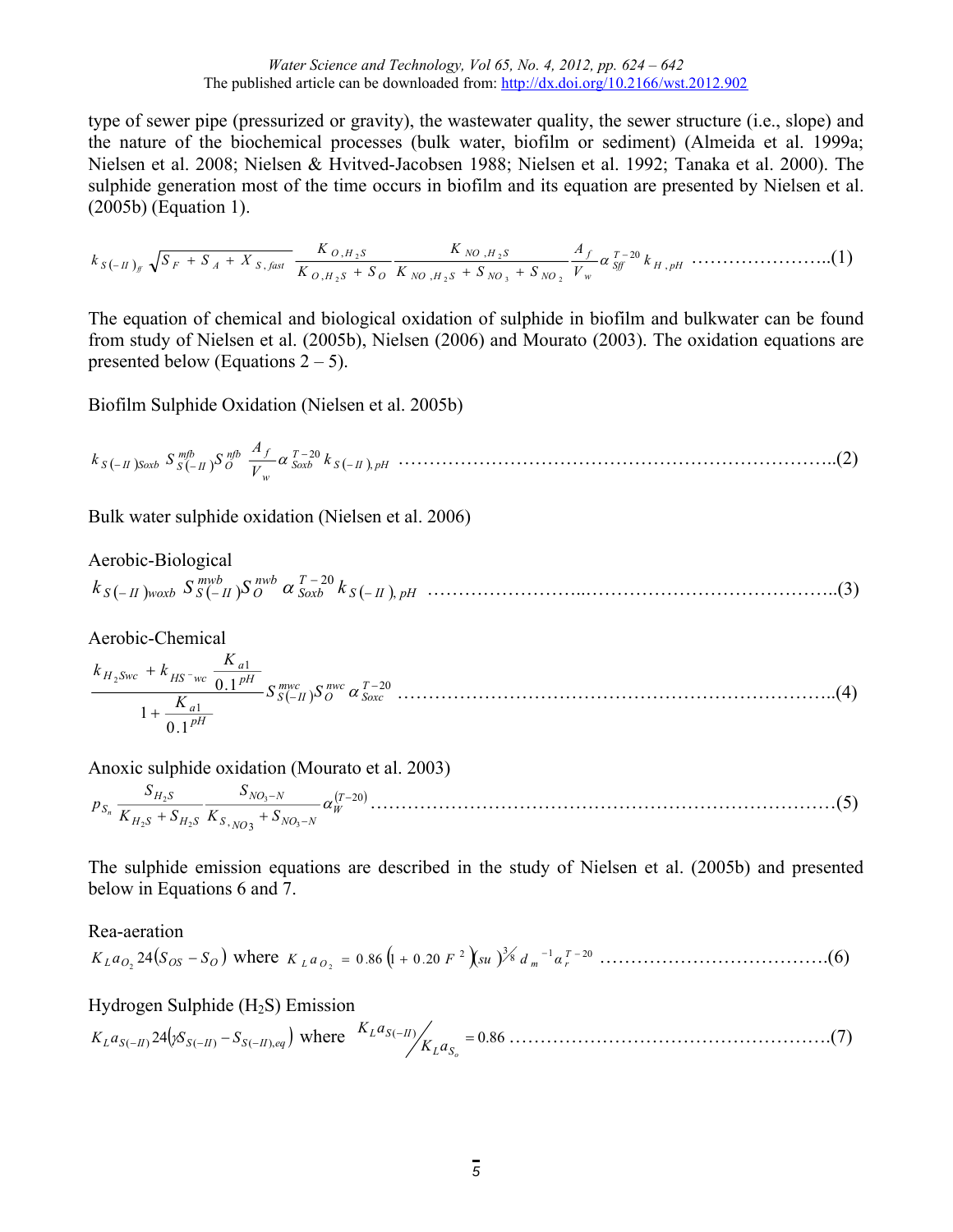The sulphide precipitation potentially reduce odour and corrosion because the sulphide is not released to the sewer atmosphere (Vollertsen et al. 2006). The metals such as iron, copper and zinc are the most important metals for the sulphide precipitation (Nielsen et al. 2005a; Vollertsen et al. 2006). However, the equation for sulphide precipitation due to the metal content is not mentioned in any study since its precipitation is considered to occur instantaneously and depends on the molar ratio between the metal and the sulphide content. The value of molar ratio for the occurrence of metal bound sulphide is still inconclusive. The sulphide precipitation depends on pH and redox conditions.

Organic matter is the most important parameter in the sewer pollutant transformation processes, particularly soluble organic matter (Nielsen & Hvitved-Jacobsen 1988). Besides its solubility, the concentration and the constituent compounds are also an important aspect for the biochemical processes to take place. The highest sulphide production rate was found in domestic wastewater that contain organic compound of lactate, pyruvate and ethanol. Sulphate is also an important parameter as high concentrations of sulphur containing compounds means that the availability of sulphur is not limiting the parameter for sulphide production. Nevertheless, the availability of sulphur containing compounds such as sulphate are sometimes a limiting factor for sulphide production (Nielsen & Hvitved-Jacobsen 1988; Sharma et al. 2008).

## **Sewer Problems Associated with Wastewater Quantity and Quality**

The following subsections discuss the sewer problems that arise due to wastewater quantity and quality variations in sewer network.

## *Blockages*

Sewer blockage is considered to be the number one cause of loss in sewer serviceability (Ashley 2004). The most common causes are build up of fats, oils and greases (FOGs), debris, or other solid deposition, tree root intrusion and sewer line collapse (Arthur et al. 2008; Ashley et al. 2004; Geyer & Lentz 1966; Randrup et al. 2001). Build up of FOGs and solids deposition are likely to be influenced by the wastewater characteristics that enter the sewer network whereas sewer line collapse results from hydraulic and physical factors such as large flows, pipe age as well as pipe condition (Arthur et al. 2008). This review considers blockage problems that are triggered by parameters originating from wastewater characteristics.

FOGs in sewer systems mostly originate from kitchens (food production) and showers (the use of soap) (Keener et al. 2008). FOGs are very slowly digested and degraded by microorganisms (Cammarota & Freire 2006; Wakelin & Forster 1997). High FOGs have an adhesive character and they generally solidify when cooled. The combination of high FOGs and solids in the sewer can create blockage problems (Keener et al. 2008) and some studies also identified that high FOGs alone can lead to sewer blockage problems (Marvin & Medd 2006; Southerland 2002; U.S. E.P.A 2003). According to Keener et al. (2008), the deposit problem due to FOGs does not occur spontaneously after they are discharged to the sewer. Generally, deposits will form between 50 and 200 m downstream of their point of discharge. The same study also revealed that average FOG accumulation rates in sewer pipes were 0.10 cm/day and generally FOG cleaning frequencies in pipes varied from 3 months to 2 years using hydrojet cleaning.

The most widely used technology to reduce the impact of FOGs are pre-treatment systems, such as grease-traps that intercept most FOGs and large particulate solids before they enter sewerage systems. After passing the trap, most of the remaining solids will be in the form of a suspension. The suspended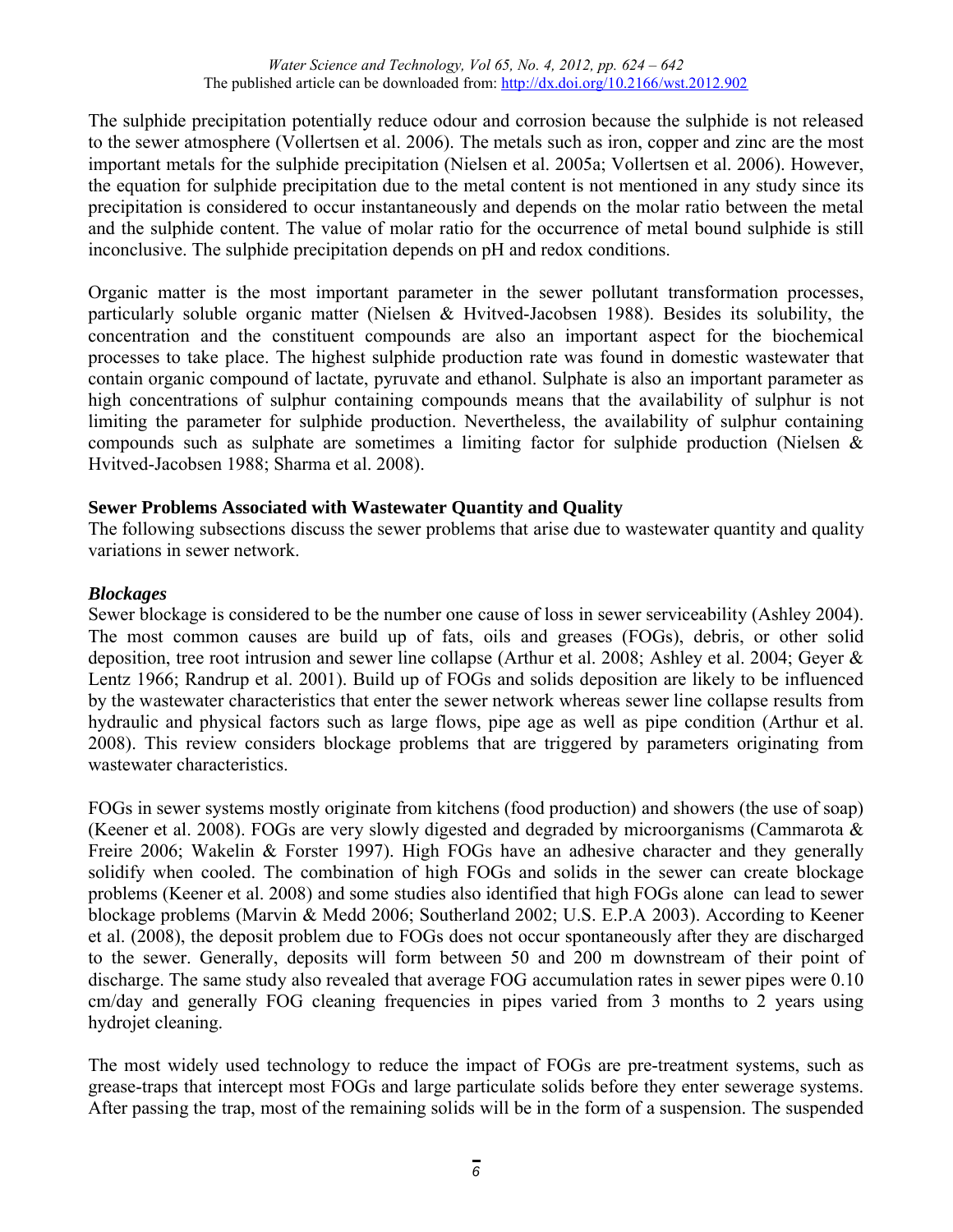solids in sewage contain soluble organic matter and the remaining FOGs which makes the solids cohesive (Crabtree 1989). Sewer pollutant transformations also contribute to the formation of cohesive solids (Verbanck et al. 1994; Williams et al. 1989). Experimental research by Mitchener & Torfs (1996) and Torfs (1994) showed that the greater the content of cohesive solid in the sewage, the greater is its resistance to erosion. Greater resistance to erosion means that the cohesive solids will not be transported by wastewater flow. To conclude, it is quite obvious that the presence of FOGs, organic matter and solids trigger the occurrence of cohesive solids that can create blockages in sewer pipes.

## *Odour*

It is well known that malodorous compounds in sewerage systems can create nuisance problems and sometimes, threaten public health, if it is released to urban atmospheres. The malodorous compounds can be classified as organic and inorganic compounds. Inorganic gases consist of carbon dioxide  $(CO<sub>2</sub>)$ , ammonia  $(NH_3)$ , methane  $(CH_4)$  and hydrogen sulphide  $(H_2S)$ , the organic gases (VOCs-Volatile Organic Compounds) consist of products from fermentation such as volatile fatty acids, skatole, indole, ketone, mercaptan, amines, etc (Hwang et al. 1995; Thistlethwayte & Goleb 1972). Not all gases mentioned above contribute to odour problems.  $CO<sub>2</sub>$  and  $NH<sub>3</sub>$  are gases that are typically released under aerobic or anoxic conditions and are considered odourless (Hyitved-Jacobsen & Vollertsen 2001). NH<sub>3</sub> is considered an odourless gas because it has a high recognition threshold value ( $\approx$  40 ppb) and at typical neutral pH, NH<sub>3</sub> has low tendency to be released from wastewater. Methane  $(CH<sub>4</sub>)$  gas is also an odourless gas and forms under anaerobic conditions. CH<sub>4</sub> is considered less important since it forms in the absence of sulphate and in typical residential wastewater, sulphate is usually present. The residential wastewater usually has sulphate concentration in range of 40-200mg/L (Araujo et al. 2000).

A study by Hwang et al. (1995) found that the malodorous compounds in sewerage systems are dominated by  $H_2S$  and VOCs.  $H_2S$  is recognized by its characteristic rotten egg odour and can be detected by the human sense at a concentration level of 0.001 ppm and has sublethal effects (nausea and eye, nose and throat irritation) at 10-50 ppm (A.S.C.E. 1989). The VOC compounds are recognized from many different sense perceptions, for example : dimethyl sulphide and ethyl mercaptan are recognized by their decayed cabbage odour, dymethyl amine by a fishy odour and formaldehyde by the pungent odour (Cheremisinoff 1992). Little information is available about the limit threshold value of each VOC but Hwang et al. (1995) study have indicated that the highest malodorous VOCs are indole and skatole. These two compounds originate from the breakdown of human discharge from the toilet (Alison 2001).

Generally, fresh wastewater, particularly residential wastewater, produces a musty odour and does not give any odour problem (Water Environment Federation 2008). After entering the sewer, wastewater undergoes a transformation process and potentially forms malodorous compounds when the conditions are anaerobic. Factors that support odour formation are mostly similar to those that encourage the biochemical transformation processes except for pipe material (Hvitved-Jacobsen & Vollertsen 2001). Pipe material is a very important factor for odour generated by  $H_2S$ , because if the pipe is made of plastic/PVC, it has slower surface reaction leading to low  $H_2S$  adsorption in the surface material. This results in greater accumulation of H2S gas in the sewer pipe and thus increased odour problems (Nielsen et al. 2008). Odour problems are more frequently found in large intercepting sewers with low slope, downstream of pressurized sewer mains and in pipe sections where high turbulence occurs (Vollertsen et al. 2006)..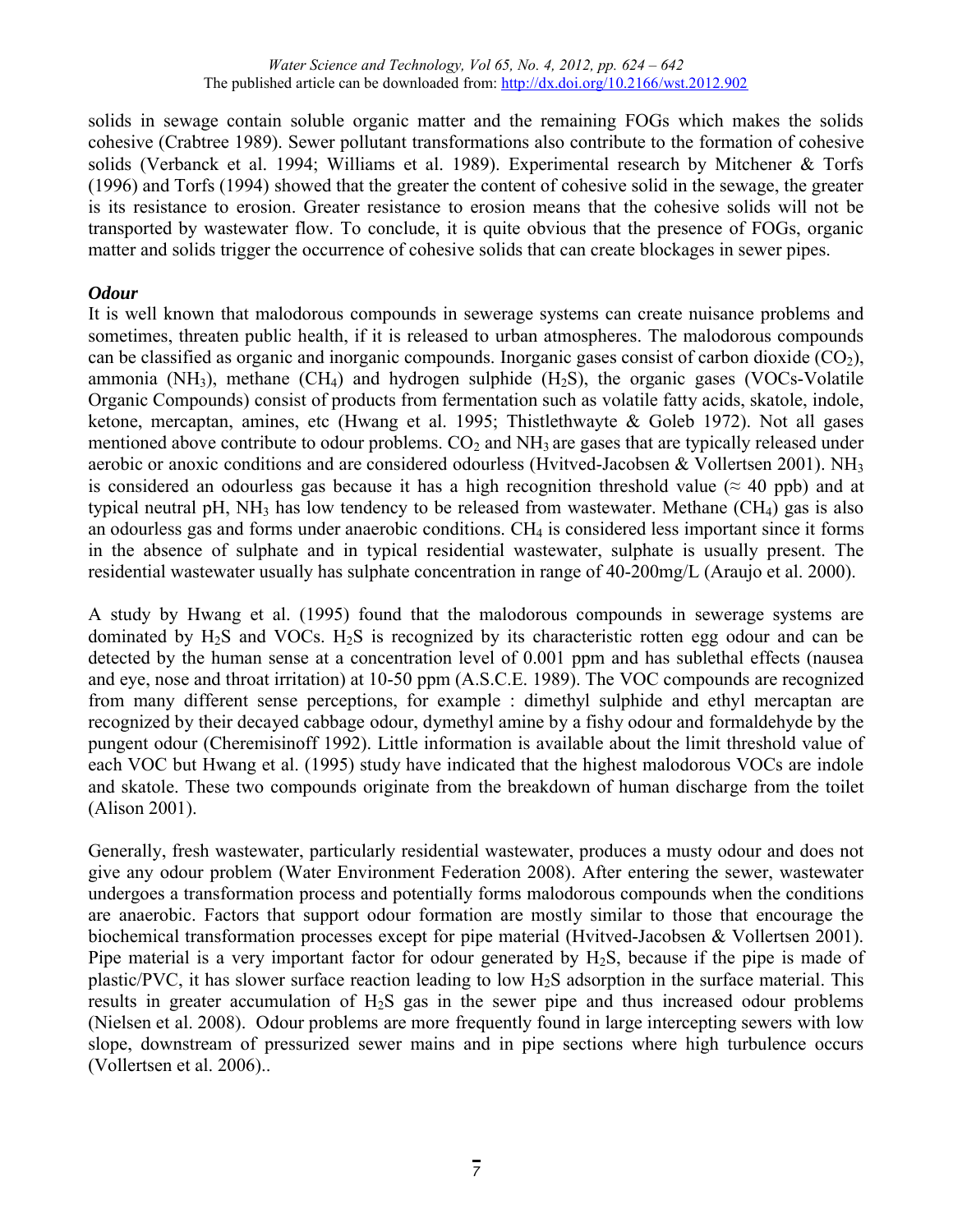## *Corrosion*

Besides causing odour,  $H_2S$  is also known as a corrosion-causing compound. Corrosion occurs when the free water surface releases  $H_2S$  gas to the atmosphere and it is adsorbed by the moist sewer pipe. The most severe case of corrosion is usually found in the section where high turbulence occurs, at the change from pressurized sewers to gravity sewers and in pumping stations (Aesoy et al. 1997). With respect to the total sulphide concentration, minor corrosion has been found in the wastewater that has sulphide concentration in the range of 0.1-0.5 mg/L. Sulphide concentration higher than 2 mg/L cause severe corrosion in sewerage pipe (Hvitved-Jacobsen et al. 2002). Rehabilitation and restoration of corroded sewer can cost millions in some countries. For example in the U.S.A, the rehabilitation of corroded pipelines are estimated to be \$1.91 million/km rehabilitated pipe (Sydney et al. 1996).

Through biological and chemical oxidation in the moist pipe surface, H2S is converted to sulphuric acid  $(H<sub>2</sub>SO<sub>4</sub>)$  which corrodes the pipe. The oxidation is triggered by the presence of the corrosion-causing bacteria, humidity, temperature, and pipe age and material. The most common bacteria for biological oxidation are *acidithiobacillus thiooxidans* (Okabe et al. 2007). The rate of biological oxidation is higher than chemical oxidation because the biological oxidation produces readily biodegradable elemental sulphur as its end product, while chemical oxidation's end product is predicted to have slowly biodegradable elemental sulphur (Jensen et al. 2009).

Furthermore, as mentioned earlier, the corrosion-causing process is also determined by the pipe material and age. Likely, corrosion only occurs in concrete or metal pipes because these pipes have faster surface reactions compared to plastic/PVC pipes. Witherspoon et al. (2004) have shown that the corrosion-causing process in corroded concrete sewers occurs faster than in new pipes. This is because the new sewer pipe usually has high alkalinity (with pH ranging from 11-13) and bacteria such as *acidithiobacillus thiooxidans* cannot survive at pH values higher than 7. Generally, aging of concrete sewers results in a decrease of pH to around 6-7 because aging concrete sewer has adsorbed  $H_2S$  which then ultimately is oxidized to  $H_2SO_4$ . At pH 6-7, these bacteria colonize the concrete sulphide, further reducing the surface pH to less than 5 which increases the rate of corrosion. These bacteria are very robust since they can survive in  $H_2S$  starvation for longer than 6 months (Jensen et al. 2008). This finding is very important for cold areas and other areas where  $H_2S$  corrosion is found to be a temporary problem rather than permanent one.

## *Summary*

From the description above, there are several components which determine the occurrence of the three sewer problems associated with wastewater quality and quantity. Figure 1 classifies the parameters which supports the problem of odour and corrosion as well as blockages in sewers. High FOGs, solid and organic content as well as the low wastewater volume are the main factors that increase the blockage problems. Low wastewater volume, high organic and sulphate loads, and high temperature enhance the formation of  $H_2S$  gas which leads the problems of odour and corrosion.

Figure 2 presents the wastewater parameters that are able to decrease the release of  $H_2S$  and inhibit the generation of H2S which eventually potential to decrease odour and corrosion problem. Metal content will be bind with sulphide and form a metal sulphide precipitate, therefore,  $H_2S$  gas generation will be inhibited. Nitrate/nitrite and dissolved oxygen are electron acceptors in anoxic and aerobic conditions, and also act to inhibit  $H_2S$  generation.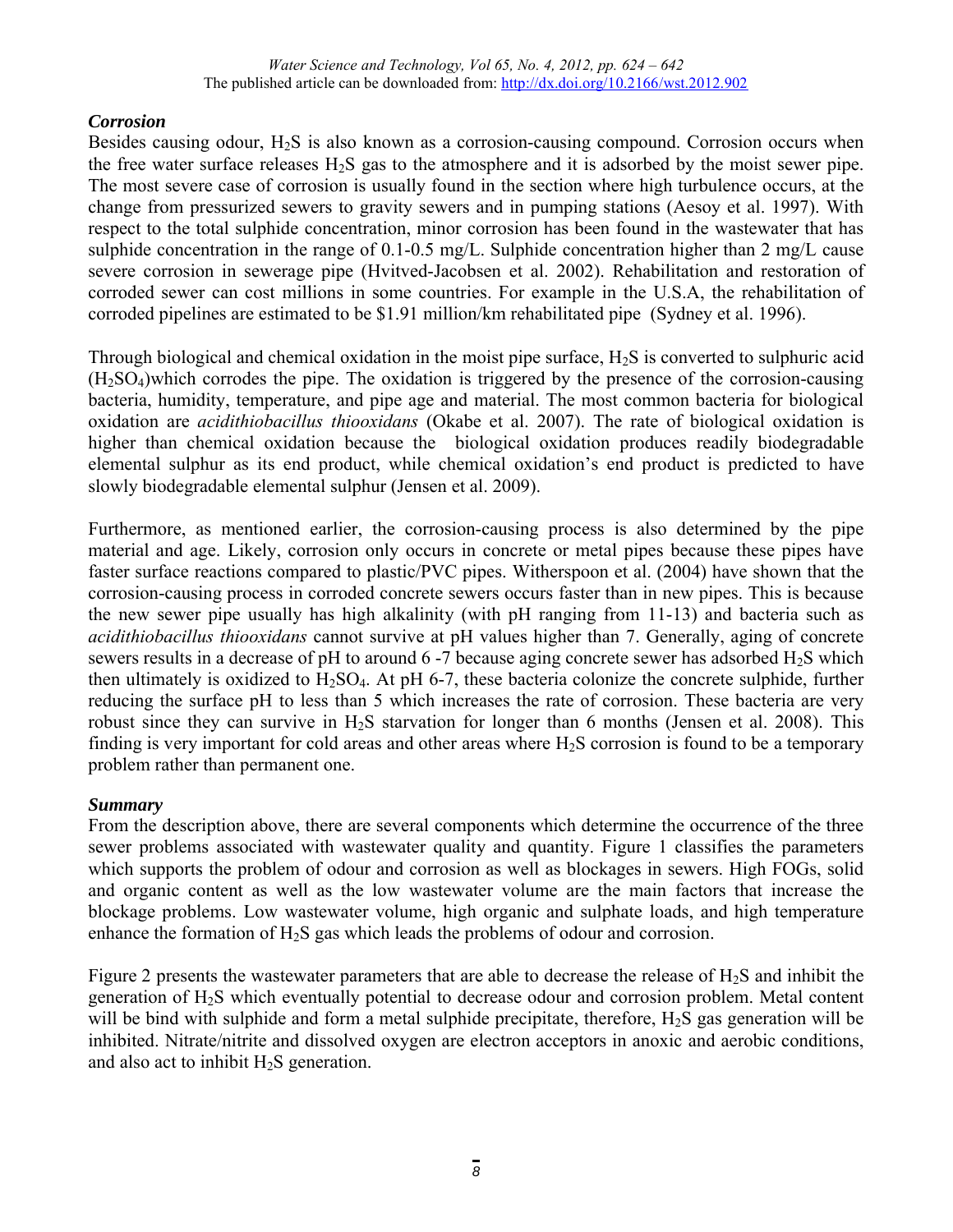

Metal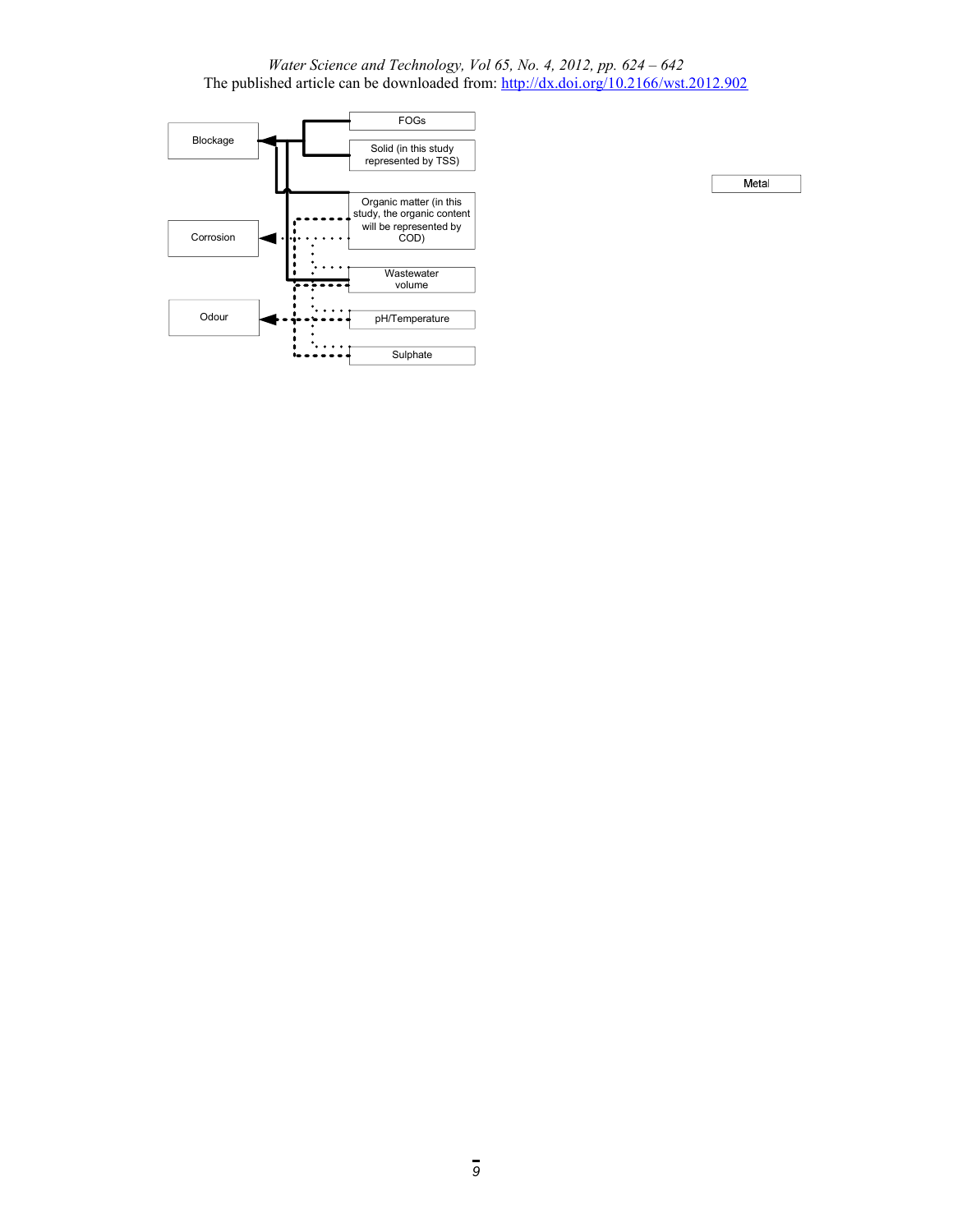|                  |                     | <b>Toilet</b>                   |                                   | <b>Kitchen sink</b>                   | <b>Shower</b>              |                                  | <b>Vanity Unit</b>    |                                       | <b>Washing Machine</b> |                                  | <b>Dishwasher</b>   |                                  |
|------------------|---------------------|---------------------------------|-----------------------------------|---------------------------------------|----------------------------|----------------------------------|-----------------------|---------------------------------------|------------------------|----------------------------------|---------------------|----------------------------------|
|                  | Tap<br>water<br>(%) | Human input+<br>products<br>(%) | Tap<br>water<br>(° <sub>0</sub> ) | Human<br>$input+$<br>products $(\% )$ | <b>Tap</b><br>water<br>(%) | Human input+<br>products $(\% )$ | Tap<br>water<br>(9/0) | Human<br>$input+$<br>products $(\% )$ | Tap<br>water<br>(%)    | Human input+<br>products $(\% )$ | Tap<br>water<br>(%) | Human input+<br>products $(\% )$ |
| $\mathbf{COD}^*$ | $\mathbf{0}$        | 100                             | $\overline{0}$                    | 100                                   | $\mathbf{0}$               | 100                              | $\mathbf{0}$          | 100                                   | $\mathbf{0}$           | 100                              |                     |                                  |
| Nitrate**        | 33.87               | 66.13                           | 1.43                              | 98.57                                 | 1.98                       | 98.02                            | 4.92                  | 95.08                                 | 8.91                   | 91.09                            |                     |                                  |
| <b>Sulphur</b>   | 4.3                 | 95.7                            | 7.1                               | 92.9                                  | 10.5                       | 89.5                             | C                     | 95                                    | 17.6                   | 82.4                             | 43.5                | 56.5                             |
| Iron             | 20.8                | 79.2                            | 78.7                              | 21.3                                  | 99.99                      | 0.01                             | 2.98                  | 97.02                                 | 77.2                   | 22.8                             | 63.8                | 36.2                             |
| Copper           | 23.4                | 76.6                            | 40                                | 60                                    | 89.74                      | 10.26                            | 8.9                   | 91.1                                  | 99.5                   | 0.5                              | 15.5                | 84.5                             |
| Zinc             | 0.9                 | 99.1                            | 23.9                              | 76.1                                  | 58                         | 42                               |                       | 99                                    | 95.4                   | 4.6                              | $\overline{.}3$     | 98.7                             |
| $TSS***$         | 0.08                | 99.92                           | 0.27                              | 99.73                                 | 0.49                       | 99.51                            | 1.27                  | 98.73                                 | 0.86                   | 99.14                            |                     |                                  |
| <b>FOGs</b>      | N/A                 | N/A                             | N/A                               | N/A                                   | N/A                        | N/A                              | N/A                   | N/A                                   | N/A                    | N/A                              | N/A                 | N/A                              |

## **Table 2.** Source of contaminant loads in household appliances

\*According to Australian Drinking Water Guidelines, there is no organic matter allowed in drinking water.

\*\*Taking an assumption that nitrate content in tap water is following typical concentrations of ADWG (Australian Government, 2004)

\*\*\*Taking an assumption the tap water has turbidity which is following the minimum value of turbidity at major Australian reticulated supplies turbidity which is 1 NTU. The relationship between turbidity and \*\*\*Taking an a TSS is taken from the model provided by Packman et al. (1999).

|  | <b>Table 3</b> . Ranking of household appliances based on its contribution to the selected wastewater parameters |  |  |  |  |
|--|------------------------------------------------------------------------------------------------------------------|--|--|--|--|
|  |                                                                                                                  |  |  |  |  |

| <b>Reviewed</b>   |               | <b>References</b> |              |              |               |              |                                        |
|-------------------|---------------|-------------------|--------------|--------------|---------------|--------------|----------------------------------------|
| <b>parameters</b> |               |                   |              |              |               |              |                                        |
| Waste water Vol.  | Shower        | Wash, machine     | Taps         | Toilet       | Diswasher     |              | (Beal et al. 2011; Willis et al. 2009) |
| <b>COD</b>        | Toilet        | Wash, machine     | Kitchen sink | Shower       | Vanity unit   |              | (Almeida et al. 1999b)                 |
| <b>Nitrate</b>    | Kitchen sink  | Shower            | Kitchen sink | Vanity unit  | Wash, machine |              | (Almeida et al. 1999b)                 |
| Sulphur           | Toilet        | Wash, machine     | Shower       | Kitchen sink | Vanity unit   | Dishwasher   | (Tjandraatmadja et al. 2009)           |
| Iron              | Toilet        | Wash, machine     | Shower       | Kitchen sink | Vanity unit   | Dishwasher   | (Tiandraatmadia et al. 2009)           |
| Copper            | Wash, machine | Toilet            | Vanity Unit  | Dishwasher   | Shower        | Kitchen sink | (Tjandraatmadja et al. 2009)           |
| Zinc              | Toilet        | Vanity unit       | Dishwasher   | Shower       | Kitchen sink  |              | (Tjandraatmadja et al. 2009)           |
| <b>TSS</b>        | Toilet        | Kitchen sink      | Shower       | Vanity unit  | Wash, machine |              | (Almeida et al. 1999b)                 |
| <b>FOGs</b>       | Kitchen       | Shower            |              |              |               |              | (Keener et al. 2008)                   |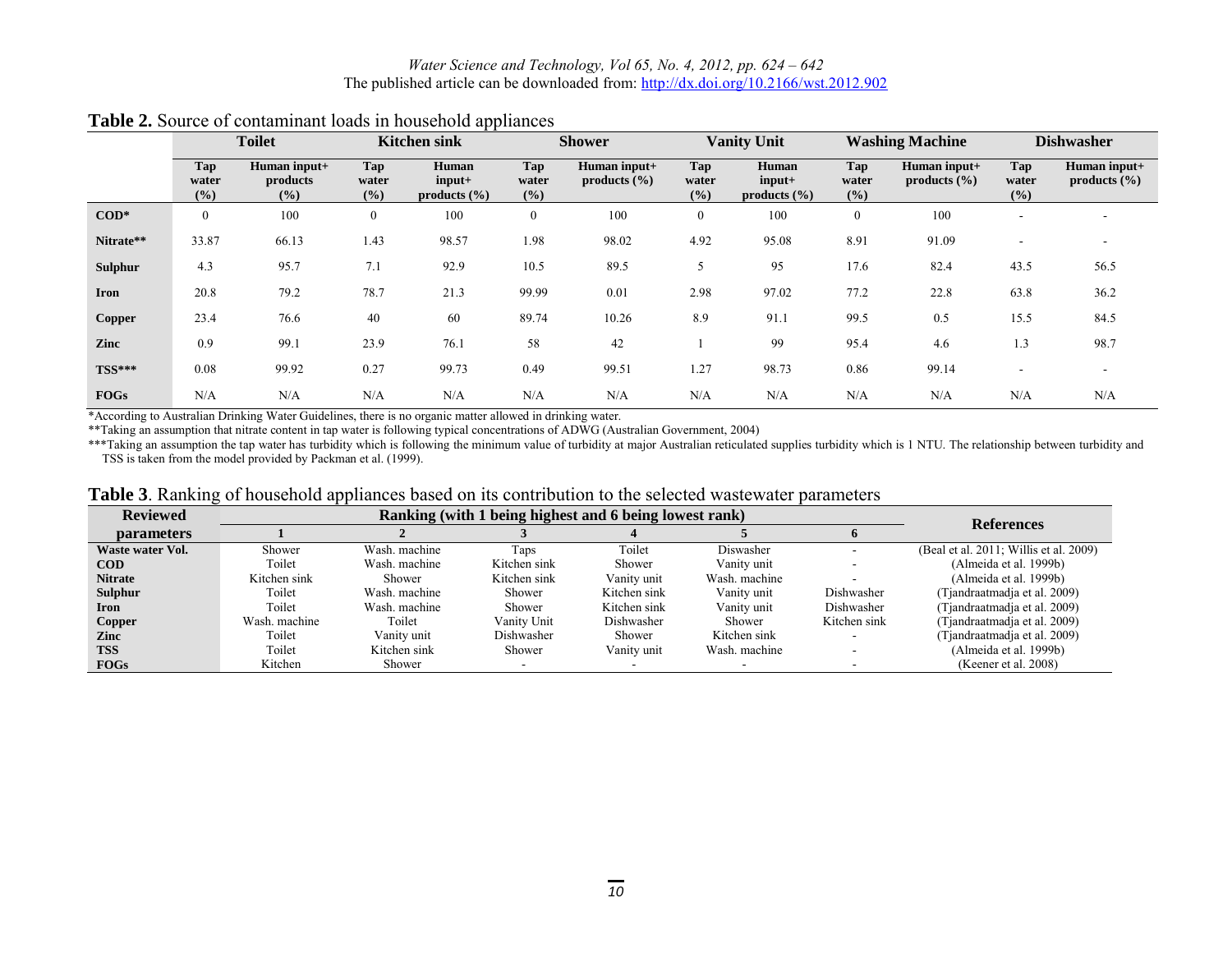#### *Water Science and Technology, Vol 65, No. 4, 2012, pp. 624 – 642* The published article can be downloaded from: http://dx.doi.org/10.2166/wst.2012.902 **IMPACTS OF SMPs ON WASTEWATER CHARACTERISTICS**

#### **Wastewater Characteristics from SMPs**

Some studies have attempted to predict what will be the wastewater characteristics from SMPs (DeZellar & Maier 1980; Parkinson et al. 2005). Many of these studies discuss common parameters such as wastewater volume and organic, solid and nitrogen contents. Table 4 presents the wastewater characteristics of reviewed parameters from selected SMPs taken from various studies. This clearly indicates that there are some significant changes in the wastewater characteristics from SMPs compared to current practices.

The following sub-sections describe the change in wastewater characteristics due to the selected four SMPs.

#### *Highest Water Demand Management*

The use of water saving appliances within households has become a normal practice, particularly in water stressed areas. Therefore, this study focuses on implementation of highest water demand management practices, such as those which occur when all the household appliances are of the highest rating. A study conducted by Sharma et al. (2009) considered developments at two areas in Australia and different water saving alternatives including highest water demand management in residential, commercial, industrial and community precincts. Assuming that highest water demand management was implemented in residential areas, a total saving of 97 litres/capita/day or 43% per capita water demand was predicted. The laundry and bathroom were responsible for the greatest indoor water savings, which matches with the study conducted by Tjandraatmadja et al. (2009), DeZellar & Maier (1980) and Parkinson et al. (2005). DeZellar & Maier (1980) also emphasized that the reduction of water leads to a reduction of wastewater flow and subsequently increases the wastewater strength.

DeZellar & Maier (1980) estimated that reductions of 30-55% in water use caused wastewater flow reductions of 15 to 16%. As wastewater flow decreased the concentration of BOD and TSS generally increased (25-40%), however their loads remained nearly the same. Though their research did not focus on nitrogen, sulphur or phosphate loads, the grab samples taken in their study indicated that nitrogen, sulphur and phosphate concentrations increased while loadings remain constant. Parkinson et al. (2005) confirmed that due to the use of water saving appliances (from 9L flush toilet to 6 L and 4/2 L dual flush toilet), the concentration of TSS, BOD, COD and Ammonium N increased by 10% for a change from a 9L to 6 L flush toilet, and by 24% for a change from a 9L flush toilet to 4/2L dual flush toilet.

#### *Greywater Recycling*

The residential appliances that produce greywater are bath, shower, washbasin, washing machine, kitchen sink and dishwasher. However, the highly polluted wastewater from the kitchen and the relatively low volumes makes this sources of greywater unsuitable for reuse (Christova-Boal et al. 1996). Use of greywater in these residential appliances will not only reduce the demand on drinking water, but also reduce the quantity of wastewater discharges to the environment. Greywater recycling is usually used for reducing water consumption associated with the toilet and outdoor use. However, in some places, for example in Australia, greywater is treated to Class A water and then re-used in washing machines (New South Wales Government 2008). Christova-Boal et al. (1996) report that if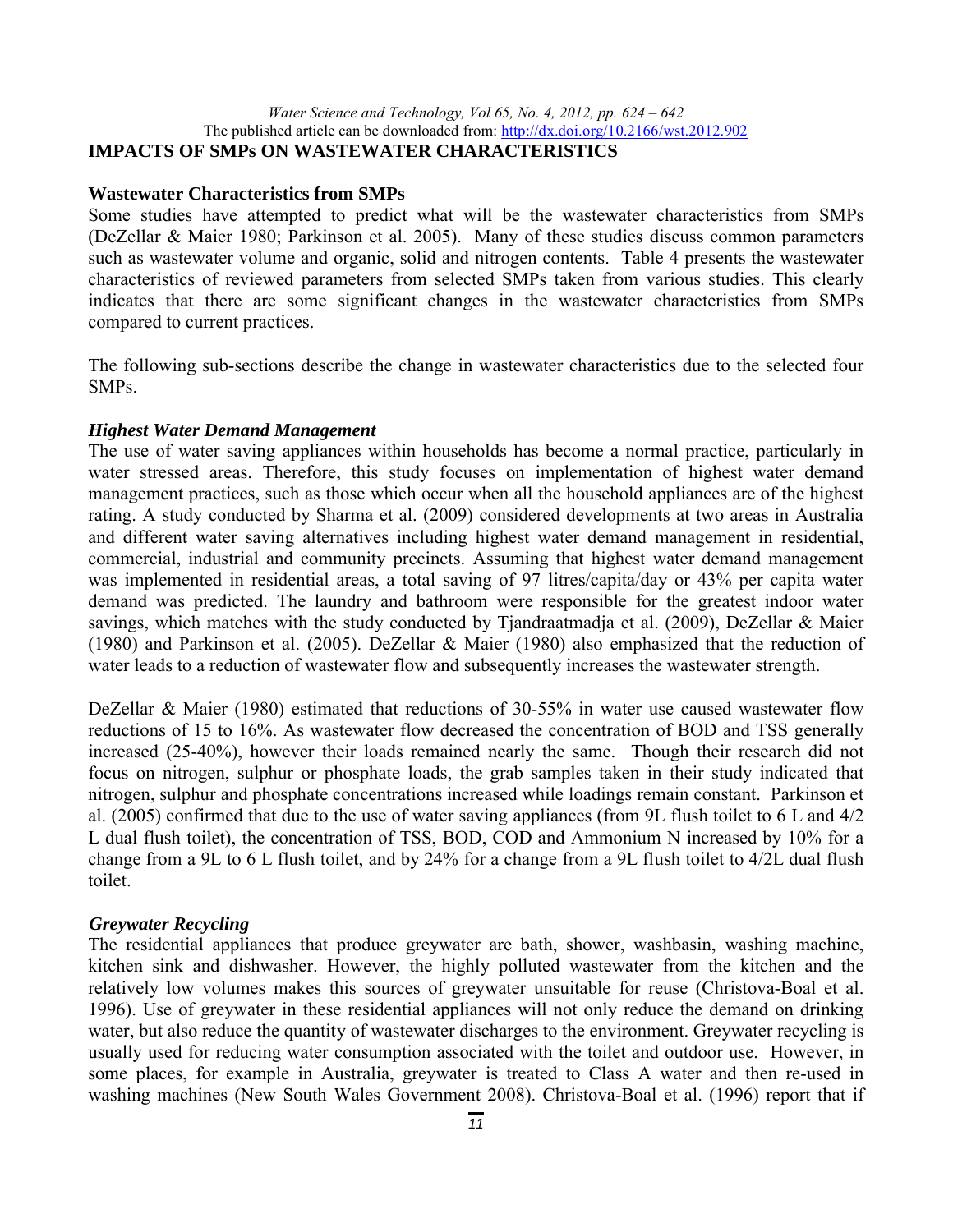greywater is re-used for toilet and garden, it can save 31% of total water use and reduce 47% of total wastewater. However, the contaminant loads (organic and TSS) would be lowered by around 40% (DeZellar & Maier 1980). Furthermore, if greywater is also re-used for washing machines then the wastewater volume will reduce by 13-16% (Almeida et al. 1999b; Butler et al. 1995).

Parkinson et al. (2005) studied the characteristics of wastewater from domestic households that had greywater re-use as well as a combination of greywater re-use and water saving appliances. The reference condition was set up by using a household with a 9 L flush toilet, which is the existing household practice. In that study, they assumed that all greywater from household appliances were completely re-used, so the sewer discharge was mainly from toilets (excreta, water flushing and urine). For domestic households that implemented only greywater re-use, the concentration of TSS, BOD, COD and Ammonium N increased by 23%. For households that implemented the combination of greywater re-use and water saving appliances (7.5 L flush toilet), the concentration of TSS, BOD, COD and ammonium increased by 42%. As far as the authors are aware, there has not been a study till now regarding sulphur compounds in wastewater originating from a system that includes greywater re-use thus far.

The soluble COD contributes the readily biodegradable substrate to sewer transformation process. Therefore, the practice of greywater recycling will significantly affect the sewer transformation processes because the amount of soluble COD will decrease.

#### *Rainwater Harvesting*

The water collected from rainwater tanks is usually used for garden irrigation, toilet, laundry, shower and bath purposes (Victorian Government 2006). This technology has been reported to saving up to 60% of the main water supply (Villarreal & Dixon 2005) depending on the storage size. Recent studies by Kim et al. (2007) and Najia & Lustig (2006) have identified that organic, total nitrogen and total phosphorus concentrations in rain water are small, ranging from 76-345 mg/L, 1.33-2.0 mg/L and 0.087-0.13 mg/L respectively. However, rainwater contributes significantly to the metal content in wastewater, especially lead. Type of roof, gutter and tank material and its condition, as well as the background air pollution is suspected to contribute to the metal content in wastewater (Foerster 1999; Magyar et al. 2008; Yaziz et al. 1989). The sulphate content of rainwater is also a potential issue because sulphate  $(SO<sub>4</sub><sup>2</sup>)$  is one of the most common anions occurring in rainfall, especially in air masses encountered in metropolitan areas. D'Innocenzio & Ottaviani (1988) analyzed sulphate concentrations of rainwater in the urban zones of Rome (Italy), and stated that monthly variation in sulphate concentration varied from 3-27 mg/L. Coombes et al. (2002) in Australia revealed that the sulphate concentration in the rainfall collected from roofs was 1.79-14.50 mg/L and that collected from rainwater tanks was 1.7-5.3 mg/L. The concentration variation depended on rainfall intensity.

Cook et al. (2010) showed that metal content in wastewater from rainwater harvesting was significantly higher compared to areas without rainwater harvesting. Iron and lead were the two metals that had the highest increase of around 300% and 500%, and it was assumed that the rainwater was used to replace the potable water source for laundry and toilet applications.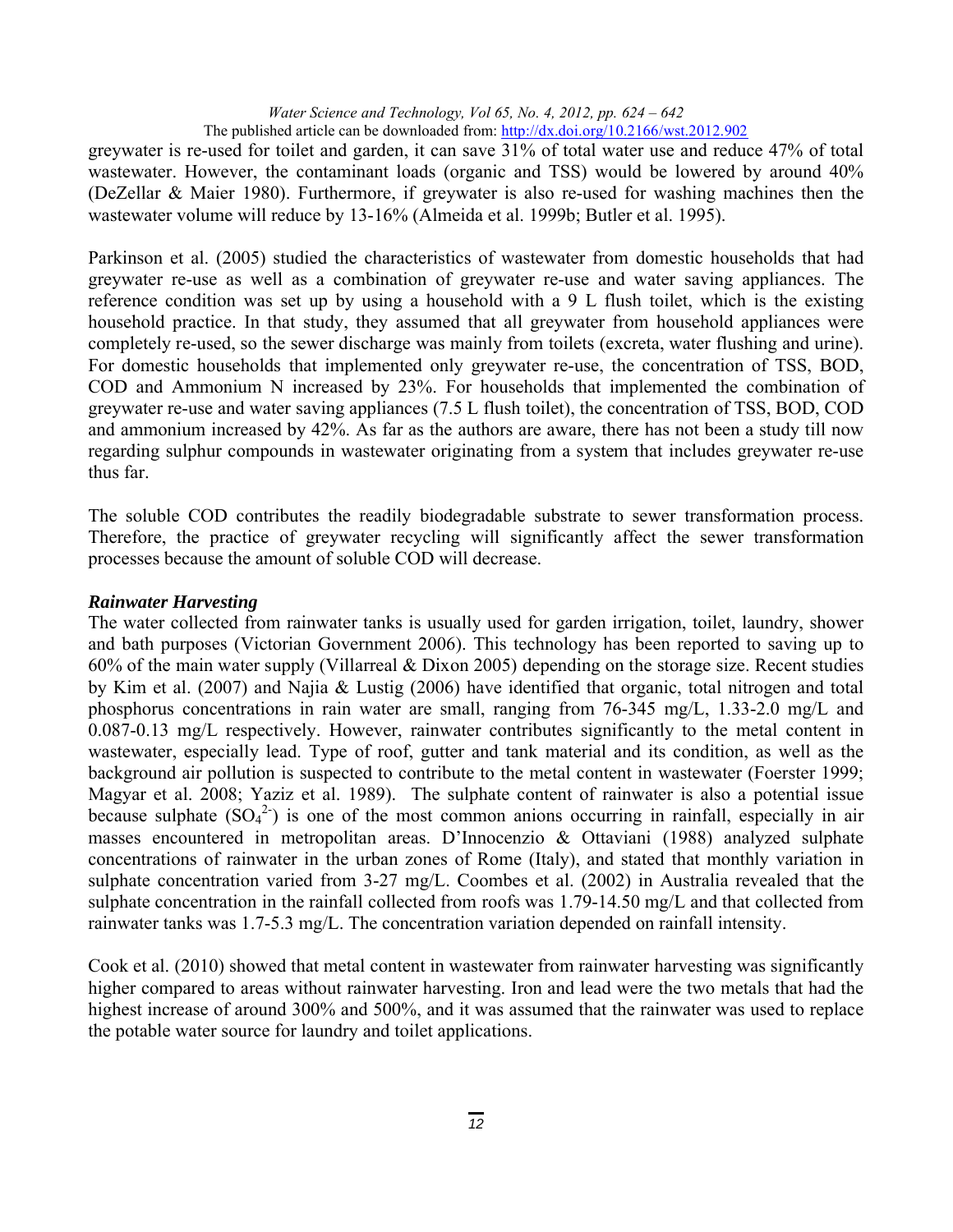#### *Sewer Mining*

Sewer mining practice is allowed to be conducted as long as there is sufficient wastewater flows in the sewer networks to flush out any solids that may have been deposited during low flow periods. Swamee et al. (1987) have described the approach for estimating minimum flow requirements. The flow is deemed sufficient when minimum sewer operational flow is considered together with the diurnal flow pattern and the existing practice which extract the wastewater either upstream or downstream of the proposed sewer mining connection point. Generally, the sewer mining does not use conventional wastewater treatment plants, but typically a compact, sometimes portable advanced treatment plant. This practice allows the residual from treatment to be discharged back to sewer as long as it does not increase substantially the load in the sewer (Sydney Water 2008). According to Sydney Water (2008), the residual discharge of sewer mining is more likely to contain grit, more concentrated wastewater and some additives from the treatment such as iron, aluminium, sulphate, etc. For example, in Sydney they set the acceptance standard for the concentration of suspended solid in the receiving sewer to 600 mg/L and no grit is allowed to be discharged back to sewer. The residual discharge from sewer mining treatment is classified as trade waste by the water/wastewater retailer. Problems will arise from sewer mining operation if these residuals are discharged back to the sewerage networks. Unfortunately, the setup of regulations was intended only to overcome the solid problem in sewerage network while neglecting the other problems (odour and corrosion) that may arise due to wastewater extraction.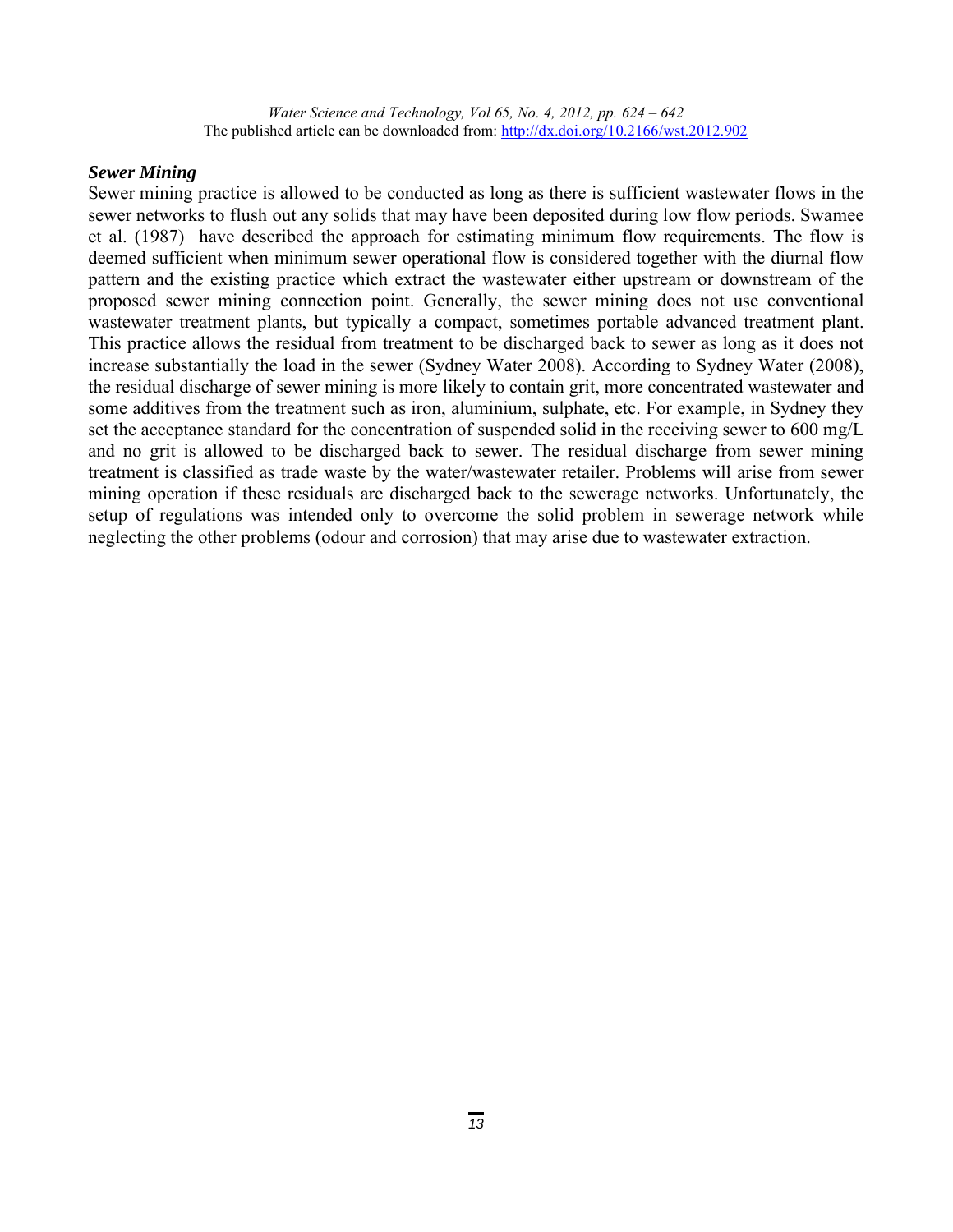The published article can be downloaded from: http://dx.doi.org/10.2166/wst.2012.902

## **Table 4.** Wastewater characteristics of reviewed parameters from SMPs from various studies

|                                                                             | <b>Population</b>                                       | W.W<br>volume | <b>TSS</b> |            | Organic<br>(mg/L) | <b>Percentage of</b><br>the increase of<br>Sulphate conc. |      | Metal $(mg/L)$ |               |            | <b>Reduced nitrogen</b><br>(mg/L) | Oxidized<br>nitrogen<br>(mg/L) | <b>Total</b><br>nitrogen | <b>Reference</b>                    |
|-----------------------------------------------------------------------------|---------------------------------------------------------|---------------|------------|------------|-------------------|-----------------------------------------------------------|------|----------------|---------------|------------|-----------------------------------|--------------------------------|--------------------------|-------------------------------------|
|                                                                             | (Cap)                                                   | $(m^3/day)$   | (mg/L)     | <b>BOD</b> | <b>COD</b>        | from the base<br>case                                     | Fe   | Cu             | $\mathbf{Zn}$ | <b>TKN</b> | <b>Ammonium</b><br>N              | Nitrite/<br><b>Nitrate</b>     | (mg/L)                   |                                     |
| <b>Existing household practice</b><br>$(Ref)**$                             | 86000 (not<br>including the                             | 31287.67      | 140.24*    | $31.61*$   | 148.43*           |                                                           |      |                |               |            |                                   |                                | $7.35*$                  | (Sharma et                          |
| Rainwater tank, untreated<br>greywater re-use, highest<br>demand management | pop. for<br>commercial.<br>industrial $&$<br>community) | 14854.80      | 248.35*    | 86.12*     | 306.89*           |                                                           |      |                |               |            |                                   |                                | 9.77*                    | al. 2005;<br>Sharma et al.<br>2009) |
| Existing 9 L flush (Ref.)**                                                 |                                                         | 2893.59       | 391        | 400        | 751               |                                                           |      |                |               | 82         | 40                                |                                |                          |                                     |
| Reduced 7.5 L flush                                                         |                                                         | 2764.99       | 409        | 419        | 786               |                                                           |      |                |               | 85         | 42                                |                                |                          | (Parkinson et<br>al. 2005)          |
| Reduced 6 L flush                                                           | 21434                                                   | 2636.38       | 429        | 439        | 825               |                                                           |      |                |               | 90         | 44                                |                                |                          |                                     |
| $4/2$ L flush                                                               |                                                         | 2314.87       | 486        | 498        | 934               |                                                           |      |                |               | 102        | 50                                |                                |                          |                                     |
| Greywater re-use (9 L flush)                                                |                                                         | 2207.70       | 509        | 522        | 978               |                                                           |      |                |               | 106        | 52                                |                                |                          |                                     |
| Greywater re-use (7.5 L<br>flush)                                           |                                                         | 2057.66       | 549        | 562        | 1056              |                                                           |      |                |               | 115        | 57                                |                                |                          |                                     |
| <b>Existing household practice</b><br>$(Ref.)^{**}$                         |                                                         | 270.15        |            |            |                   |                                                           | 0.26 | 0.12           | 0.16          | 41.71      |                                   |                                |                          | (Cook et al.                        |
| Water demand management                                                     |                                                         | 168.76        |            |            |                   |                                                           | 0.36 | 0.17           | 0.19          | 66.54      |                                   |                                |                          | 2010                                |
| Greywater recycling (direct<br>diversion)                                   | 1694                                                    | 226.32        |            |            |                   |                                                           | 0.26 | 0.13           | 0.16          | 48.92      |                                   |                                |                          |                                     |
| Greywater recycling<br>(treatment $&$ storage)                              |                                                         | 139.48        |            |            |                   |                                                           | 0.24 | 0.09           | 0.09          | 75.03      |                                   |                                |                          |                                     |
| Rainwater harvesting                                                        |                                                         | 269.21        |            |            |                   |                                                           | 1.13 | 0.12           | 0.33          | 44.33      |                                   |                                |                          |                                     |
| <b>Existing practice (Ref.)**</b>                                           |                                                         | 886504.5      | 310.07     | 261        |                   |                                                           |      |                |               |            |                                   |                                |                          | (DeZellar &<br>Maier 1980)          |
| Practice with Water<br>conservation                                         | 2389500                                                 | 678618        | 350.5      | 338.29     |                   | $+31%$                                                    |      |                |               |            | increase                          | decrease                       |                          |                                     |

\*Some of the wastewater concentration was calculated from their load

\*\* Reference condition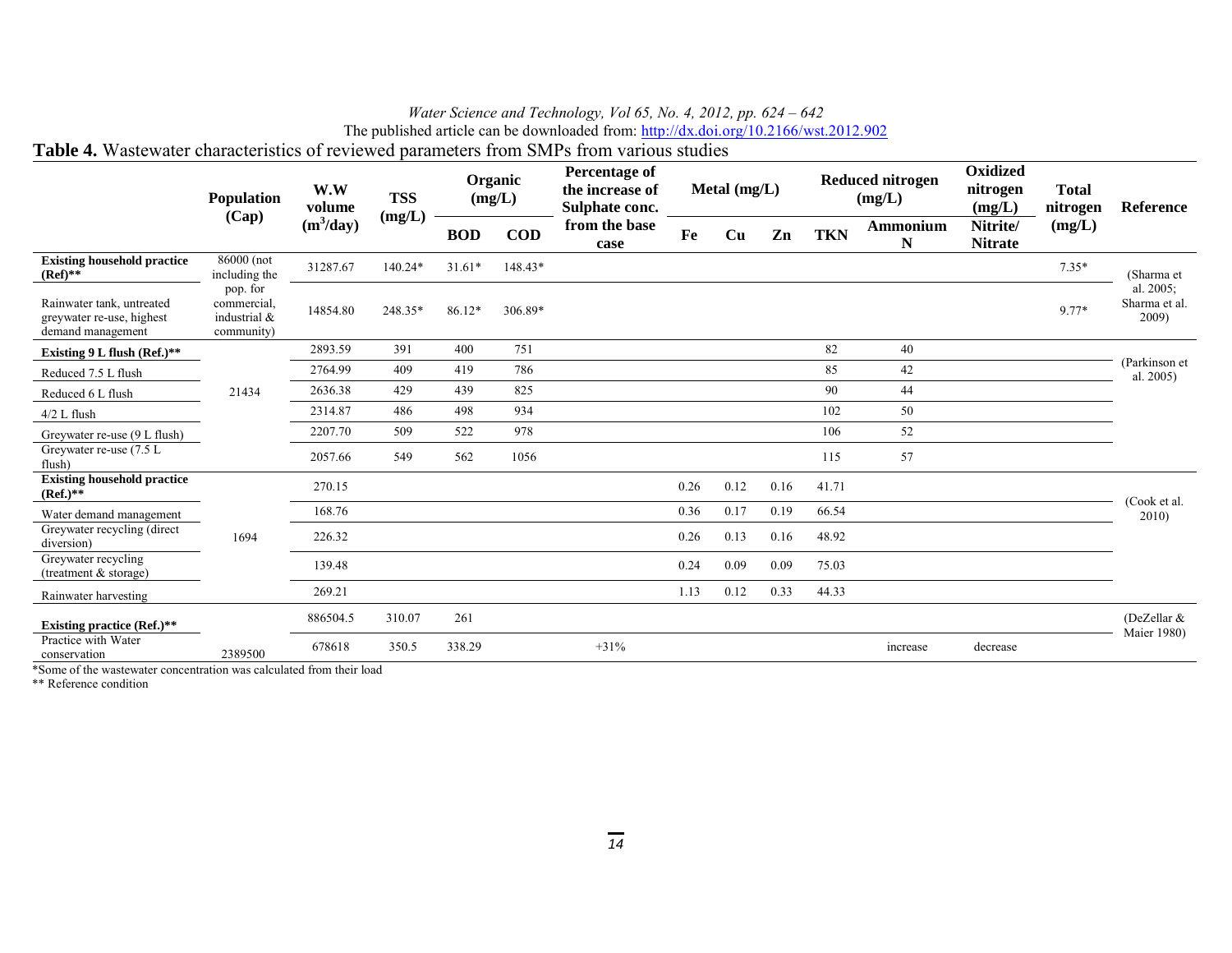## **IMPACT OF SMPs ON SEWER PROBLEMS ASSOCIATED WITH WASTEWATER CHARACTERISTICS**

This section attempts to analyse the impact of the predicted characteristics from SMPs on sewer pipe networks, as might occur when retrofitting of residences occurs.

#### **Impact on Blockages**

As mentioned previously, blockages in sewer pipes are caused by low wastewater volume and high solids, organic matter and FOGs in wastewater. Highest water demand management reduces water consumption as well as wastewater volume (Blanksby 2006). However, Blanksby (2006) stated that this practise might have little impact on solids or pollutant loading and was unlikely to have any serious deleterious impact on branch sewers, but in main trunk sewers with flat pipes, blockage problems might occur. DeZellar & Maier (1980) agree that the practice of water conservation is unlikely to add solid loading to sewers. However, they predict that problems in downstream infrastructure might arise as wastewater flows decrease. A similar conclusion was suggested by Parkinson et al. (2005), who found that reductions of water consumption lead to subsequent wastewater flow reductions, and increases in solid deposition and pollutant concentration, particularly for dry weather flows. Sharma et al. (2009) also indicated that this practice tended to reduce the wastewater volume and increase the pollutant concentration, however, they did not discuss explicitly about the impact on sewer networks. The practice of highest water demand management is able to reduce the water consumption and wastewater production, but the solids load remains constant, however, less wastewater and constant solids load leads to an increase in the solids concentration within the sewerage system. This increase in solids concentration tends to exacerbate blockages in sewer networks. A study conducted by one of the water retailers in Australia (Yarra Valley Water 2011) correlates the water consumption per household with the number of sewer blockages. It is shown in Figure 3 that lower water consumption gives rise to a higher rate of sewer blockages.



**Figure 3.** Sewer Blockages vs Water Consumption data (Yarra Valley Water 2011)

Blanksby (2006) stated that greywater recycling reduced the wastewater flow which subsequently exacerbated the sediment problem in sewerage networks. His study did not mention the final use for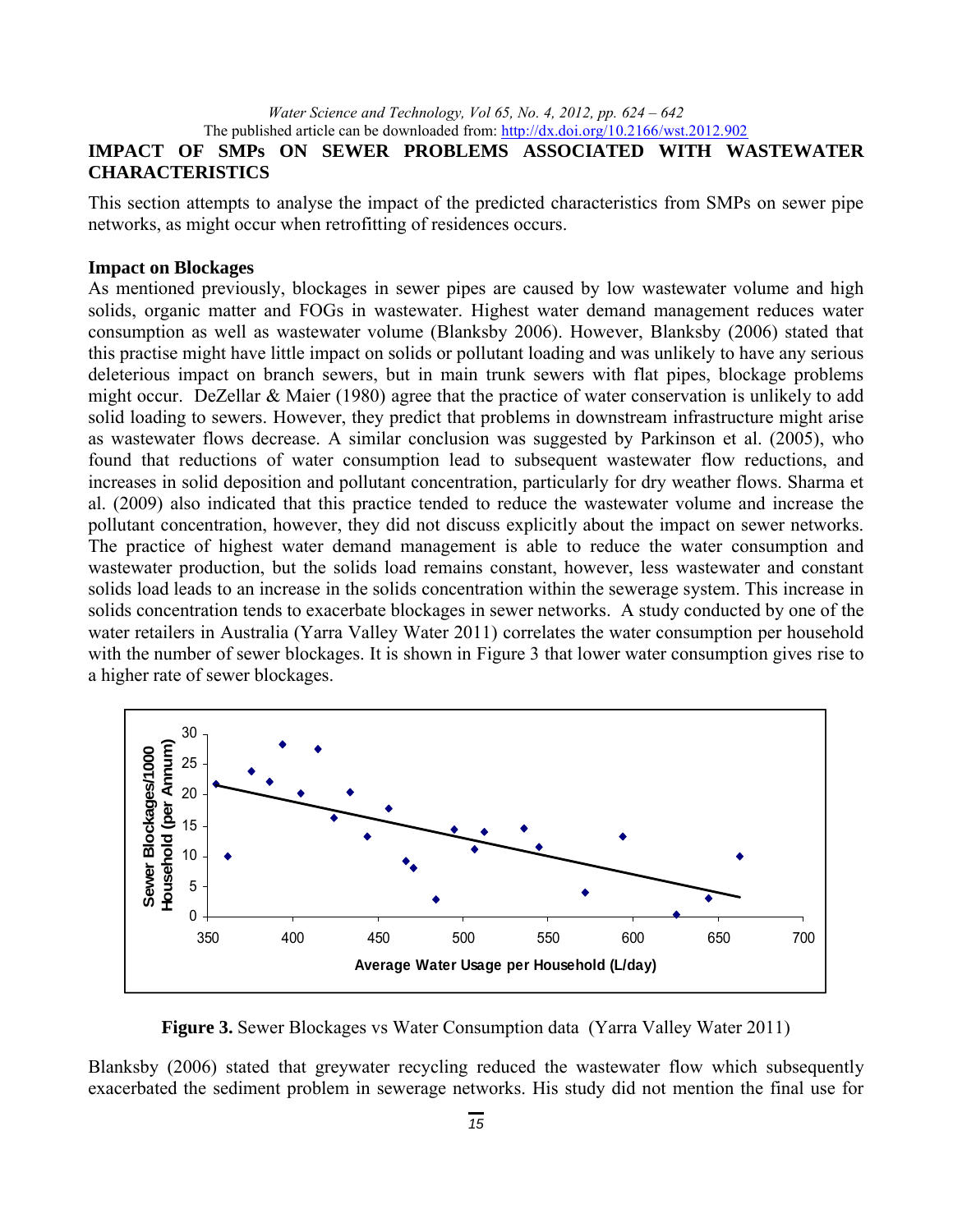treated greywater, however, it seems that the study assumed that all treated greywater was totally removed from the main wastewater stream. In that study, the pollutant load originating from the greywater reuse/recycling was not mentioned. However, Blanksby (2006) noted that the extraction of greywater potentially reduced the flushing of sewer. Parkinson et al. (2005) highlighted the impact of greywater re-use on sanitary sewers. In this study, all greywater was reused for outdoor and toilet uses, therefore there was quite a significant reduction in wastewater flows entering the sewerage system whereas TSS and organic (BOD and COD) loading were similar to the reference condition. These characteristics led to increasing pollutant concentrations. Bertrand (2008) identified similar outcomes, where greywater recycling contributed to reductions in wastewater flows but there was no mention of pollutant loads or concentrations. From these studies, it can be concluded that greywater reuse/recycling reduces wastewater flows to sewerage networks while the pollutant load remains approximately the same. Lower flow and constant load increases the pollutant concentration of contaminants in sewerage networks and the residence times, this can be expected to significantly increase problems associated with sedimentation and blockages as can be seen in Figure 3. None of these studies considers a case where the residual from the greywater recycling treatment plant discharges back to sewer network. If the residuals from treatment plant are periodically discharged to the sewer then there may be an increase in the peaks in the contaminant loads in sewerage systems.

According to Blanksby (2006), rainwater harvesting will not have any impact on sewer networks because it will not change the wastewater volume and solids content in sewer network. However, the study from Bertrand (2008) proved that there is an interrelationship between the implementation of rainwater harvesting and wastewater flow reductions for the case of combined sewer networks. As far as the authors are aware, no rainwater harvesting studies have related this practice to sewer blockages.

Increased levels of risks associated with sewer blockages arising from sewer mining operations has been recognized and some anticipative actions have been incorporated into the sewer mining policy to avoid potential blockage problems (Sydney Water 2008), though there has not been any study concerning this aspect so far. However, discharging the treatment residuals to the sewer environment which has less flow due to several extraction points can potentially trigger the blockages, particularly during long dry weather periods.

#### **Impact on Odour & Corrosion**

Odour and corrosion problems in sewers greatly depend on the presence of sulphide. In turn, the sulphide production rate is dependent upon the concentrations of sulphate, organic matter and nitrate/dissolved oxygen, as well as other factors such as temperature, flow velocity, and residence time. The implementation of SMPs is suspected to increase the potential for odour and corrosion problems in sewer networks thus exacerbating these problems in sewer networks (Tjandraatmadja et al. 2005). However, detailed studies of the relationship between SMPs and odour and corrosion in sewer networks are not yet available. In this review, the potential impact of SMPs on sewer odour and corrosion is estimated solely based on the wastewater characteristics from SMPs and the sulphide production process in sewers.

Highest water demand management will decrease the wastewater flow and subsequently increase the organic concentration and some other odour and corrosion inducing characteristics in wastewater such as sulphate. Low flow in sewer pipes means longer residence time; moreover, the high organic content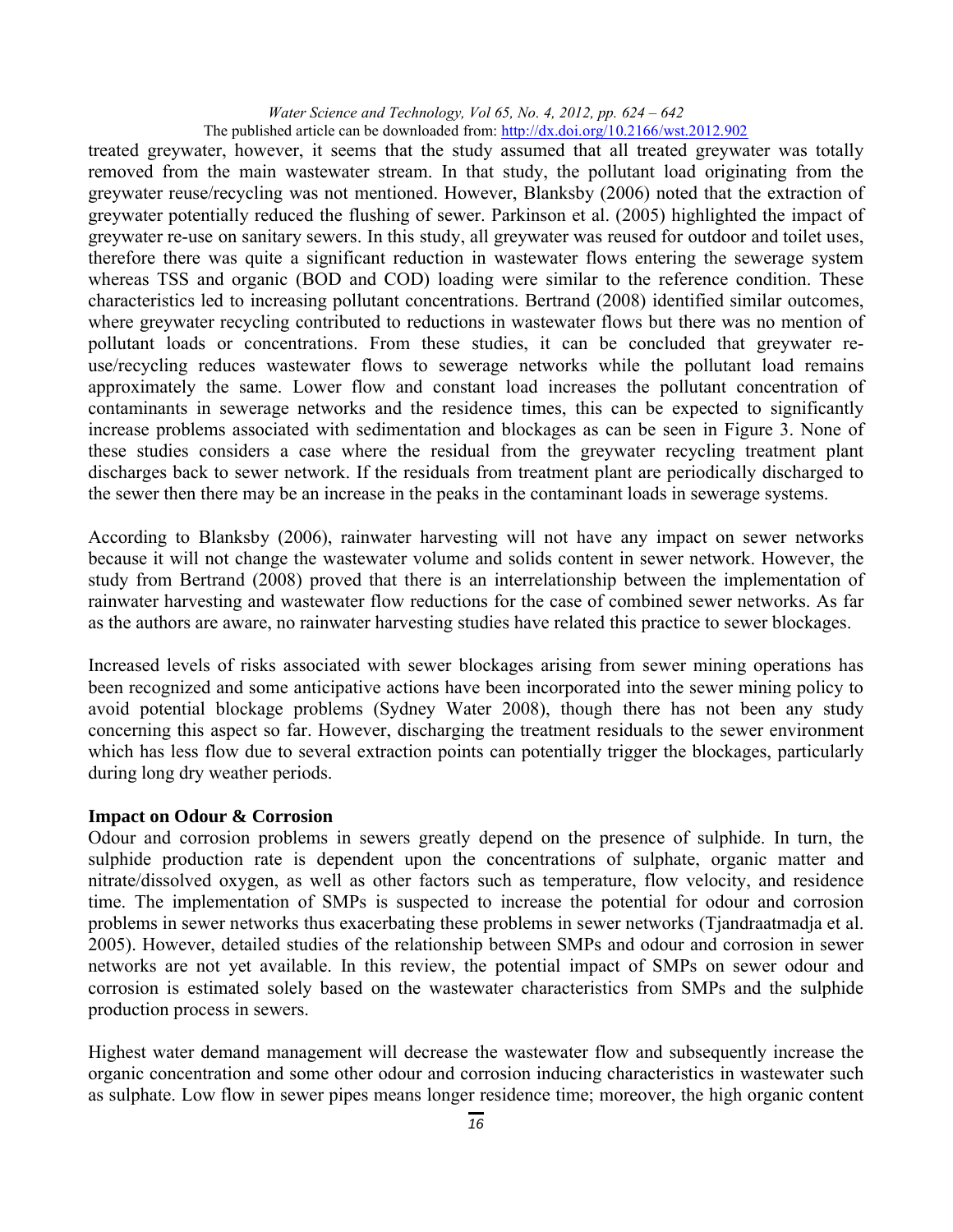in wastewater will accelerate the rate of oxygen consumption leading to anaerobic conditions and subsequently sulphide production. Because of the lower flow from this practice, the concentration of other chemical parameters which are responsible for sulphide production, such as sulphate also increases. The message from above description is clear; the implementation of highest water demand management is likely to have negative implications with respect to odour and corrosion problems in sewers.

The wastewater from greywater recycling potentially contributes to sewer problems in a manner similar to wastewater from highest water demand management. The problems are expected to be more serious if the wastewater from the kitchen is not treated and thus the concentrated waste from greywater treatment is discharged back to the sewer. In dry weather conditions, the production rate of sulphide will be significantly higher, which will accelerate the occurence of odour and corrosion problems*.* Though the odour and corrosion problems will be greater due to this practice, it is thought that sulphide production will take a slightly longer time because wastewater in the sewer contains more particulate organic matter.

Rainwater harvesting produces different wastewater characteristics compared to the other mentioned practices. Wastewater from rainwater harvesting will have a higher level of metal content than other SMPs. Metal content in the wastewater may react with dissolved sulphide to form metal sulphide precipitates. Therefore, the sulphide will not be released into the sewer atmosphere thus inhibiting odour and corrosion issues. Ferrous (Fe (II)) in wastewater can react with sulphide and precipitate as ferrous sulphide (FeS) according to Equation 8. Ferric (Fe (III)) is able to oxidize sulphide chemically to elemental sulphur and being reduced to Ferrous (Fe(II)) which will subsequently form ferrous sulphide (FeS) (Zhang et al. 2008), as can bee seen in Equation 9.

| Ferric Salts : $2Fe^{3+} + HS \rightarrow 2Fe^{2+} + S^0 + H^+$ |  |
|-----------------------------------------------------------------|--|

Typical field applications require 3-5 mg/L as Fe per 0.5-1 mg/L of sulphide to prevent the production of H2S. It is mainly iron (II) that leads to precipitation of sulphide, but zinc and copper also contribute to metal-sulphide precipitation (Nielsen et al. 2005a; Padival et al. 1995). A study by Cook et al. (2010) showed that among three potential precipitation determining metals (Fe, Zn and Cu), iron (Fe) was the most likely to approach the precipitation requirements (1.13 mg/L). Concentration of metals in wastewater is expected to increase when the wastewater includes a greater amount of the wastewater from rainwater harvesting.. It should be noted that precipitation of sulphide does not suppress odour emission by VOCs.

So far, there are no policies or studies which regulate or that have investigated the impact of sewer mining on odour and corrosion in sewer systems. As mentioned above, the residual discharge from sewer mining contains grit, more concentrated wastewater and some additives from the treatment such as iron, aluminium, sulphate, etc. The high concentration of organics, solids, sulphate and some other parameters which support the sulphide production will trigger odour and corrosion in sewer pipes. However, the high concentration of metal might also be able to eliminate the odour and corrosion problems. Therefore, the impact of sewer mining on odour and corrosion problems is inconclusive and needs more research to investigate its impact on sewer networks.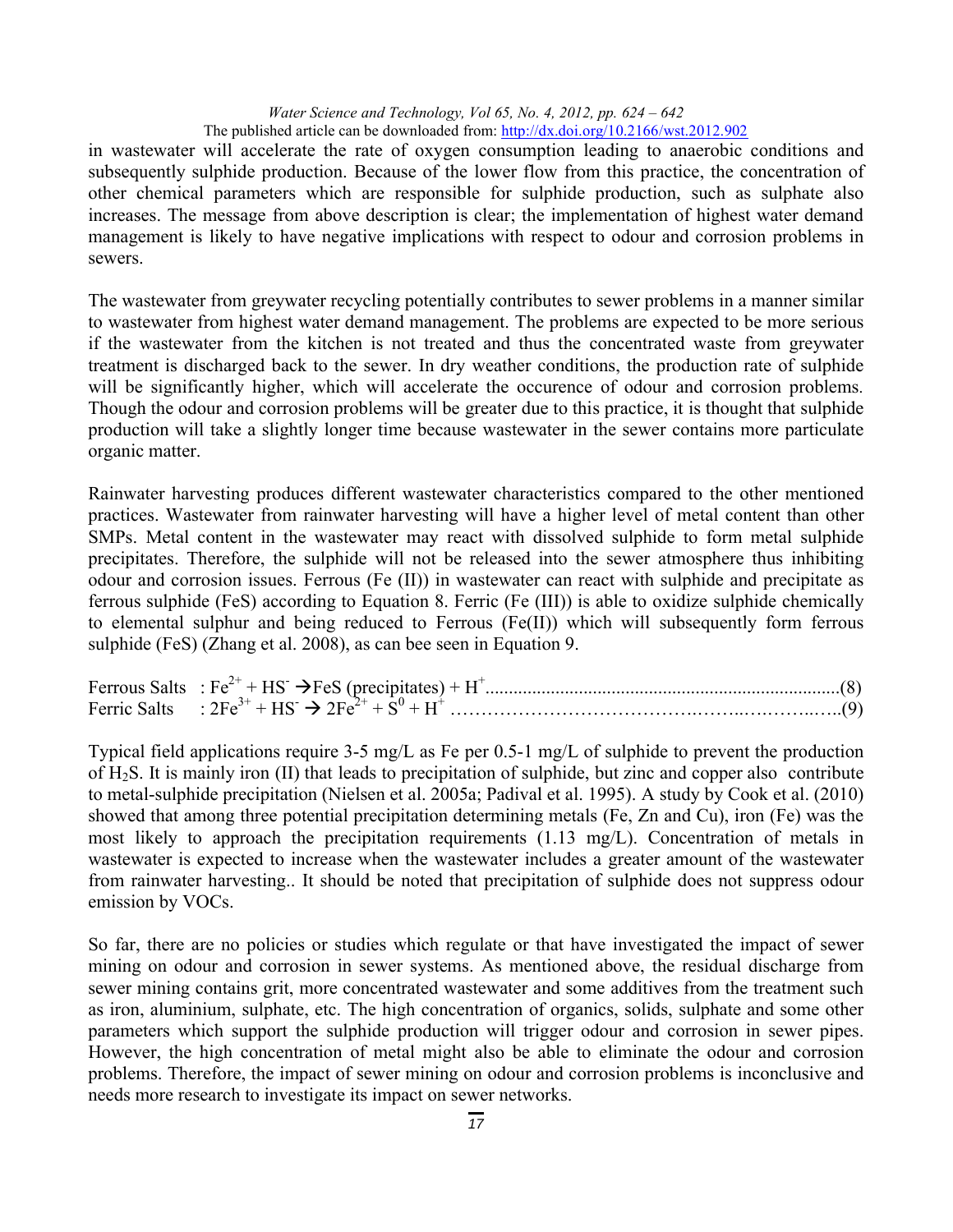#### **KNOWLEDGE GAPS AND RESEARCH OPPORTUNITIES**

Use of many types of SMPs are likely to be found in new developments due the greater cost effectiveness of this compared to retrofitting established urban areas (Sharma et al. 2010). In high density urban areas, new development is not anymore preferred; however, these areas have high water consumption and wastewater production. In this case, more research is needed to assess the feasibility of implementing SMPs in existing development.

Studies on the impact of SMPs on sewer networks have focused mainly on the impact of SMPs on blockages, and only few studies quantify their impact. Studies on SMPs have considered greywater recycling/reuse, rainwater harvesting and water demand management (Cook et al. 2010; DeZellar & Maier 1980; Parkinson et al. 2005). But there has been no research on recently developed SMPs such as sewer mining and thus research is required. The impact of SMPs on odour and corrosion has also not been investigated yet. So far, studies have not been able to clearly identify the impact of SMPs on odour and corrosion. In fact, according to literature, the wastewater characteristics from SMPs practice might increase or decrease odour and corrosion problems in sewer networks. The potential impacts of SMPs seem to also be affected by the implementation scale, i.e. whether these practices are being introduced to a single property or to a neighbourhood. Therefore, further research is needed to investigate the impact of SMPs on odour and corrosion.

#### **CONCLUSION**

Pressure on current urban water systems is driving a number of practices such as the adoption of alternative water sources and demand management, which are called as Source Management Practices (SMPs). The alternative water sources that are being promoted worldwide include the greywater and wastewater recycling and rainwater harvesting system. Sewer mining is also one of the alternatives which is recommended for established sewered areas. However, the impact of these practices on existing sewer systems has the potential to cause both benefits and problems. This paper attempts to review the potential impacts due to SMPs based on wastewater quality and quantity, and also on the biochemical processes in sewer networks. Based on this review, most SMPs are likely to aggravate the problem of blockages, odor and corrosion in sewers. However, there are SMP such as rainwater harvesting that might be beneficial to sewer. Further research to assess the potential impact that might arise from the implementation of SMPs is required, so that a better sewerage infrastructure design, operation and maintenance plan can be developed, and that implementation of SMPsccan be planned with better understanding of their implications.

#### **NOMENCLATURE**

- $\alpha_w$  -- Temperature coefficient in water phase
- $\alpha_{\text{Sff}}$  -- Temperature coefficient for sulphide formation
- $\alpha r$  -- Temperature coefficient for reaeration
- $\gamma$  -- Fraction of dissolved sulphide present as hydrogen sulphide
- $A_f$  -- Biofilm area (m<sup>2</sup>)
- $d_m$  -- Hydraulic mean depth  $(m)$
- F -- Froude number,  $u/(g d<sub>m</sub>)$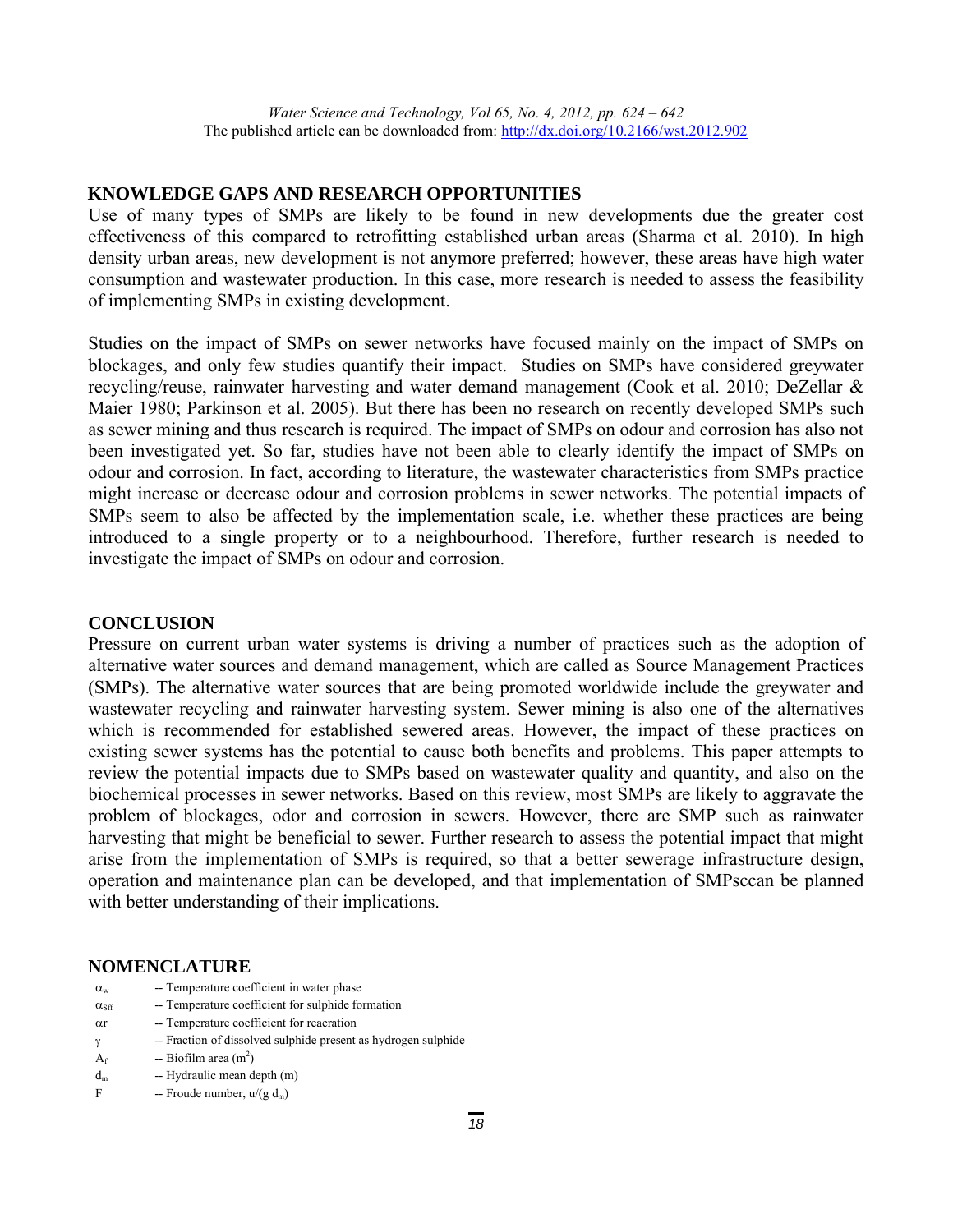|                                | The published article can be downloaded from: http://dx.doi.org/10.2166/wst.2012.902                                                                      |
|--------------------------------|-----------------------------------------------------------------------------------------------------------------------------------------------------------|
| $K_{\text{Sw}}$                | -- Saturation constant for readily biodegradable substrate in water phase $(g\text{COD/m}^3)$                                                             |
| $K_{\rm Sf}$                   | -- Saturation constant for readily biodegradable substrate in biofilm (gCOD/m <sup>3</sup> )                                                              |
| $K_{s,NO3}$                    | -- Saturation constant for nitrate (g $NO3/m3$ )                                                                                                          |
| $K_{O, H2S}$                   | -- Saturation constant for inhibiting sulphide formation in the presence of oxygen $(gO/m3)$                                                              |
| $K_{NO, H2S}$                  | -- Saturation constant for inhibiting sulphide formation in the presence of nitrate and nitrite $(gN/m3)$                                                 |
| $K_{SO4}$                      | -- Saturation constant for sulphate $(gS/m3)$                                                                                                             |
| $K_{a1}$                       | -- First dissociation constant for $H_2S$                                                                                                                 |
| $K_{H2S}$                      | -- Saturation constant sulphide oxidation (g $S/m3$ )                                                                                                     |
| K <sub>L</sub> a <sub>O2</sub> | -- Reaeration coefficient (1/day)                                                                                                                         |
| $K_{SF}$                       | -- Saturation constant for fast biodegradable elemental sulphur (g $S/m3$ )                                                                               |
| $K_{O2,SF}$                    | -- Saturation constant for oxygen in the oxidation of fast biodegradable elemental sulphur $(gO2/m3)$                                                     |
| $k_{1/2}$                      | -- Half-order rate constant for aerobic growth in biofilm, $gO_2^{0.5}/m^{0.5}/d$                                                                         |
| $K_{S(-II)Soxb}$               | -- Rate constant for sulfide oxidation by the biofilm (g $S/m^2/d$ )                                                                                      |
| $k_{S(-II),pH}$                | -- Inhibition factor for pH dependency of biological sulphide oxidation                                                                                   |
| $k_{S(-II)Woxb}$               | -- Sulfide bulk water oxidation rate, biological (g $S/m^3/d$ )                                                                                           |
| $K_{H2Swc}$                    | -- Rate constant for chemical oxidation of H <sub>2</sub> S ((g S/m <sup>3</sup> ) <sup>1-mc</sup> /(g O <sub>2</sub> /m <sup>3</sup> ) <sup>nc</sup> /d) |
| $k_{\rm HS-wc}$                | -- Rate constant for chemical oxidation of HS $((g S/m3)1-mc/(g O2/m3)nc/d)$                                                                              |
| $k_{H2S}$                      | -- Hydrogen sulphide production rate constant (g $S/m2d$ )                                                                                                |
| $k_{S(-II)ff}$                 | -- Sulphide biofilm formation rate $(1/(g O2)0.5$ .g S/m <sup>1.5</sup> /d)                                                                               |
| $k_{H,pH}$                     | -- Inhibition factor for pH dependency of heterotrophic biological processes                                                                              |
| mfb                            | -- Reaction order of biological sulfide oxidation in biofilm with respect to sulphide (0-1)                                                               |
| mwb                            | -- Reaction order of biological sulfide oxidation in bulk water with respect to sulphide (0-1)                                                            |
| mc                             | -- Reaction order, S <sub>H2Stot</sub>                                                                                                                    |
| mwc                            | -- Reaction order of chemical sulphide oxidation in bulk water with respect to sulphide (0-1)                                                             |
| nfb                            | -- Reaction order of biological sulphide oxidation in biofilm with respect to oxygen oxygen (0-1)                                                         |
| nwb                            | -- Reaction order of biological sulphide oxidation in bulk water with respect to oxygen (0-1)                                                             |
| nc                             | -- Reaction order                                                                                                                                         |
| nwc                            | -- Reaction order of chemical sulphide oxidation in bulk water with respect to oxygen (0-1)                                                               |
| $S_{O}$                        | -- Concentration of dissolved oxygen $(gO2/m3)$                                                                                                           |
| $S_{NO3}$                      | -- Nitrate concentration $(gN/m3)$                                                                                                                        |
| $S_{S(-II)}$                   | -- Dissolved sulphide concentration $(gS/m3)$                                                                                                             |
| $S_{H2S}$                      | -- Hydrogen Sulphide concentration $(gS/m3)$                                                                                                              |
| $S_{NO3-N}$                    | -- Total nitrate concentration $(gN/m3)$                                                                                                                  |
| $S_{OS}$                       | -- Dissolved oxygen saturation concentration $(gO_2/m^3)$                                                                                                 |
| $S_{S(-II),eq}$                | -- Dissolved sulfide concentration in equilibrium with the gas phase concentration (g $S/m3$ )                                                            |
| $S_{\rm Sf}$                   | -- Concentration of fast biodegradable elemental sulphur $(gS/m3)$                                                                                        |
| S                              | $-$ Slope $(m/m)$                                                                                                                                         |
| $S_{(-II)}$                    | -- Total Sulphide concentration $(gS/m3)$                                                                                                                 |
| u                              | -- The mean velocity (m/s)                                                                                                                                |
| $V_{w}$                        | -- Bulk water volume, $m3$                                                                                                                                |

## **ACKNOWLEDGMENTS**

The first author would like to express her gratitude CSIRO (Commonwealth Scientific and Industrial Research Organization) Water for Healthy Country flagship scholarship granted to her for undertaking this research.

## **REFERENCES**

A.S.C.E. (1989), *Sulphide in wastewater collection and treatment systems*, vol. 69, ASCE (American Society of Civil Engineers) Manuals and Reports on Engineering Practice, ASCE.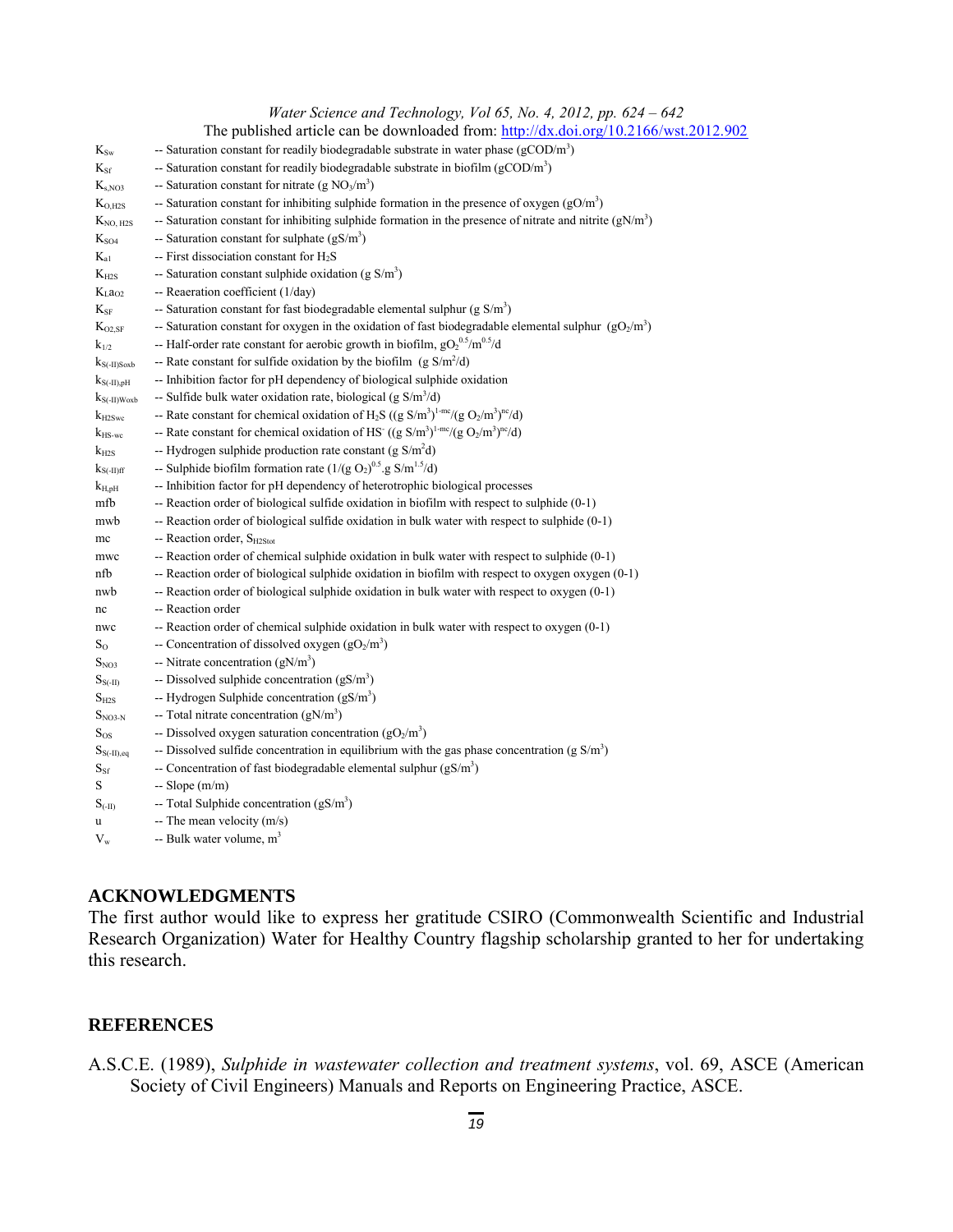The published article can be downloaded from: http://dx.doi.org/10.2166/wst.2012.902

- Aesoy, A, Storfjell, M, Mellgren, L, Helness, H, Thorvaldsen, G, Ødegaard, H & Bentzen, G (1997), *A comparison of biofilm growth and water quality changes in sewers with anoxic and anaerobic(septic) conditions*, Water Science Technology, Vol. 36, No. 1, pp. 303-10.
- Alison, JV (2001), *Sources of odours in wastewater treatment*, in Stuetz R.M. & FB Frechen (eds), *Odours in Wastewater Treatment : measurement, Modelling and Control*, IWA Publishing.
- Almeida, MC, Butler, D & Davies, JW (1999a), *Modelling in-sewer changes in wastewater quality under aerobic conditions*, Water Science and Technology, Vol. 39, No. 9, pp. 63-71.
- Almeida, MC, Butler, D & Friedler, E (1999b), *At-source domestic wastewater quality*, Urban Water, Vol. 1, No. 1, pp. 49-55.
- Araujo, A, De Oliveira, R, Mara, D, Pearson, H & Silva, S (2000), *Sulphur and phosphorus transformations in wastewater storage and treatment reservoirs in northeast Brazil*, Water Science and Technology, pp. 203-10.
- Arthur, S, Crow, H & Pedezert, L (2008), *Understanding blockage formation in combined sewer networks*, Water Management, Vol. 161, No. 4, pp. 215-21.
- Ashley, RM (2004), *Solids in sewers: characteristics, effects and control of sewer solids and associated pollutants*, IWA Publishing.
- Ashley, RM, Crabtree, B & Fraser, A (2004), *Recent European Research into the Behavior of Sewer Sediments and Associated Pollutants and Processes*, in.
- Australian Government (2005), *Water Efficiency Labelling and Standards Act 2005 : An Act to provide for water efficiency labelling and the making of water efficiency standards, and for related purposes*, June 2010, <(http://scaleplus.law.gov.au/html/comact/browse/TOCN.htm)>.
- Australian Government (2010), *National Rainwater and Greywater Initiative*, Canberra, <http://www.environment.gov.au/water/programs/nrgi/>.
- Beal, C, Stewart, R, Huang, T & Rey, E (2011), *SEQ residential end use study*, Journal of the Australian Water Association, Vol. 38, No. 1, pp. 80-4.
- Bertrand, NMA (2008), *Impacts of scaling up water recycling and rainwater harvesting technologies on hydraulic and hydrological flows*.
- Blanksby, J (2006), *Water Conservation and Sewerage Systems*, in D Butler & FA Memon (eds), *Water demand management*, IWA Publishing, London, UK, p. 107.
- Butler, D, Friedler, E & Gatt, K (1995), *Characterising the quantity and quality of domestic wastewater inflows*, Water Science and Technology, Vol. 31, No. 7, pp. 13-24.
- Cammarota, MC & Freire, DMG (2006), *A review on hydrolytic enzymes in the treatment of wastewater with high oil and grease content*, Bioresource Technology, Vol. 97, No. 17, pp. 2195- 210.
- Cheremisinoff, PN (1992), *Industrial Odour Control*, Butterworth Heineman, Ltd, Oxford.
- Christova-Boal, D, Eden, RE & McFarlane, S (1996), *An investigation into greywater reuse for urban residential properties*, Desalination, Vol. 106, No. 1-3, pp. 391-7.
- Chung, K & White, M (2009), *Greywater Reuse:Understanding Greywater Reuse Systems in the Current and Future Urban Contexts and How Individuals can Promote Greywater Reuse*, CRP 3840.
- Cook, S, Tjandraatmadja, G & Marleni, N (2010), *Impact of source management strategies on quality and loads in residential wastewater–scenario analysis*, CSIRO : Water for a Healthy Country National Research Flagship, Melbourne.
- Coombes, PJ, Kuczera, G & Kalma, JD (2002), *Rainwater quality from roofs, tanks and hot water systems at Figtree place*, in 3rd International Hydrological and Water Resources Symposium,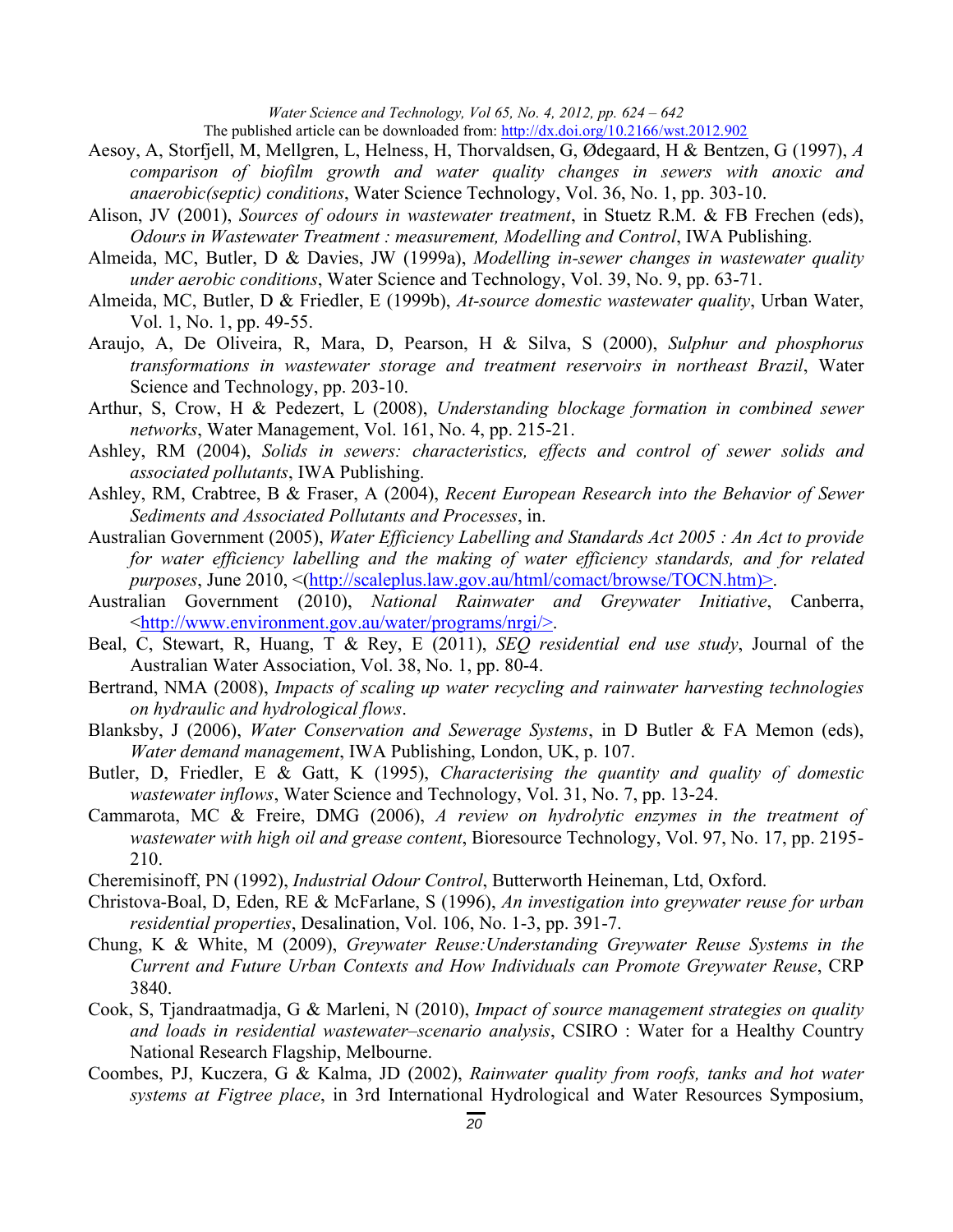The published article can be downloaded from: http://dx.doi.org/10.2166/wst.2012.902

Perth, Australia.

- Crabtree, RW (1989), *Sediments in Sewers*, Water and Environment Journal, Vol. 3, No. 6, pp. 569-78.
- D'Innocenzio, F & Ottaviani, M (1988), *Annual monitoring of rainwater sulphate in an urban zone of Rome (Italy)*, Water, Air, & Soil Pollution, Vol. 40, No. 1, pp. 197-202.
- DeZellar, JT & Maier, WJ (1980), *Effects of water conservation on sanitary sewers and wastewater treatment plants*, Journal of the Water Pollution Control Federation, Vol. 52, No. 1, pp. 76-88.
- Domenech, L & Sauri, D (2010), *Socio-technical transitions in water scarcity contexts: Public acceptance of greywater reuse technologies in the Metropolitan Area of Barcelona*, Resources, Conservation and Recycling, Vol. 55, No. 1, pp. 53-62.
- Eriksson, E, Auffarth, K, Henze, M & Ledin, A (2002), *Characteristics of grey wastewater*, Urban Water, Vol. 4, No. 1, pp. 85-104.
- Fewkes, A (2006), *The technology, design and utility of rainwater catchment system*, in Butler. D & Memon. F.A (eds), *Water demand management*, IWA, London.
- Foerster, J (1999), *Variability of roof runoff quality*, Water Science and Technology, Vol. 39, No. 5, pp. 137-44.
- Geyer, JC & Lentz, JJ (1966), *An Evaluation of the problems of sanitary sewer system design*, Journal Water Pollution Control Federation, Vol. 38, No. 7, pp. 1138-47.
- Hadzihalilovic, V (2009), *Sewer mining for golf course irrigation*, Journal of Australia Water Association, Vol. 36, pp. 168-71.
- Hocaoglu, SM, Insel, G, Cokgor, EU, Baban, A & Orhon, D (2010), *COD fractionation and biodegradation kinetics of segregated domestic wastewater: black and grey water fractions*, Journal of Chemical Technology & Biotechnology, Vol. 85, No. 9, pp. 1241-9.
- Howe, CW & Goemans, C (2002), *Effectiveness of Water Rate Increases Following Watering Restrictions*, Journal of the American Water Works Association, Vol. 94, No. 10, pp. 28-32.
- Hvitved-Jacobsen, T & Vollertsen, J (2001), *Odour Formation in Sewer Networks*, in Stuetz R.M. & FB Frechen (eds), *Odours in Wastewater Treatment : Measurement, Modelling and Control*, IWA Publishing.
- Hvitved-Jacobsen, T, Vollertsen, J, Yongsiri, C, Nielsen, AH & Abdul-Talib, S (2002), *Sewer microbial processes, emissions and impacts*, in 3rd International conference on Sewer Processes and Networks, Paris, France.
- Hwang, Y, Matsuo, T, Hanaki, K & Suzuki, N (1995), *Identification and quantification of sulfur and nitrogen containing odorous compounds in wastewater*, Water Research, Vol. 29, No. 2, pp. 711- 8.
- Jensen, HS, Nielsen, AH, Hvitved-Jacobsen, T & Vollertsen, J (2008), *Survival of hydrogen sulfide oxidizing bacteria on corroded concrete surfaces of sewer systems*, Water Science and Technology, Vol. 57, No. 11, pp. 1721-6.
- Jensen, HS, Nielsen, AH, Hvitved-Jacobsen, T & Vollertsen, J (2009), *Modelling of Hydrogen Sulfide Oxidation in Concrete Corrosion Products from Sewer Pipes*, Water Environment Research, Vol. 81, No. 4, pp. 365-73.
- Keener, KM, Ducoste, JJ & Holt, LM (2008), *Properties Influencing Fat, Oil, and Grease Deposit Formation*, Water Environment Research, Vol. 80, No. 12, pp. 2241-6.
- Kenney, DS, Goemans, C, Klein, R, Lowrey, J & Reidy, K (2008), *Residential Water Demand Management: Lessons from Aurora, Colorado1*, JAWRA Journal of the American Water Resources Association, Vol. 44, No. 1, pp. 192-207.
- Kim, RH, Lee, S, Jeong, J, Lee, JH & Kim, YK (2007), *Reuse of greywater and rainwater using fiber*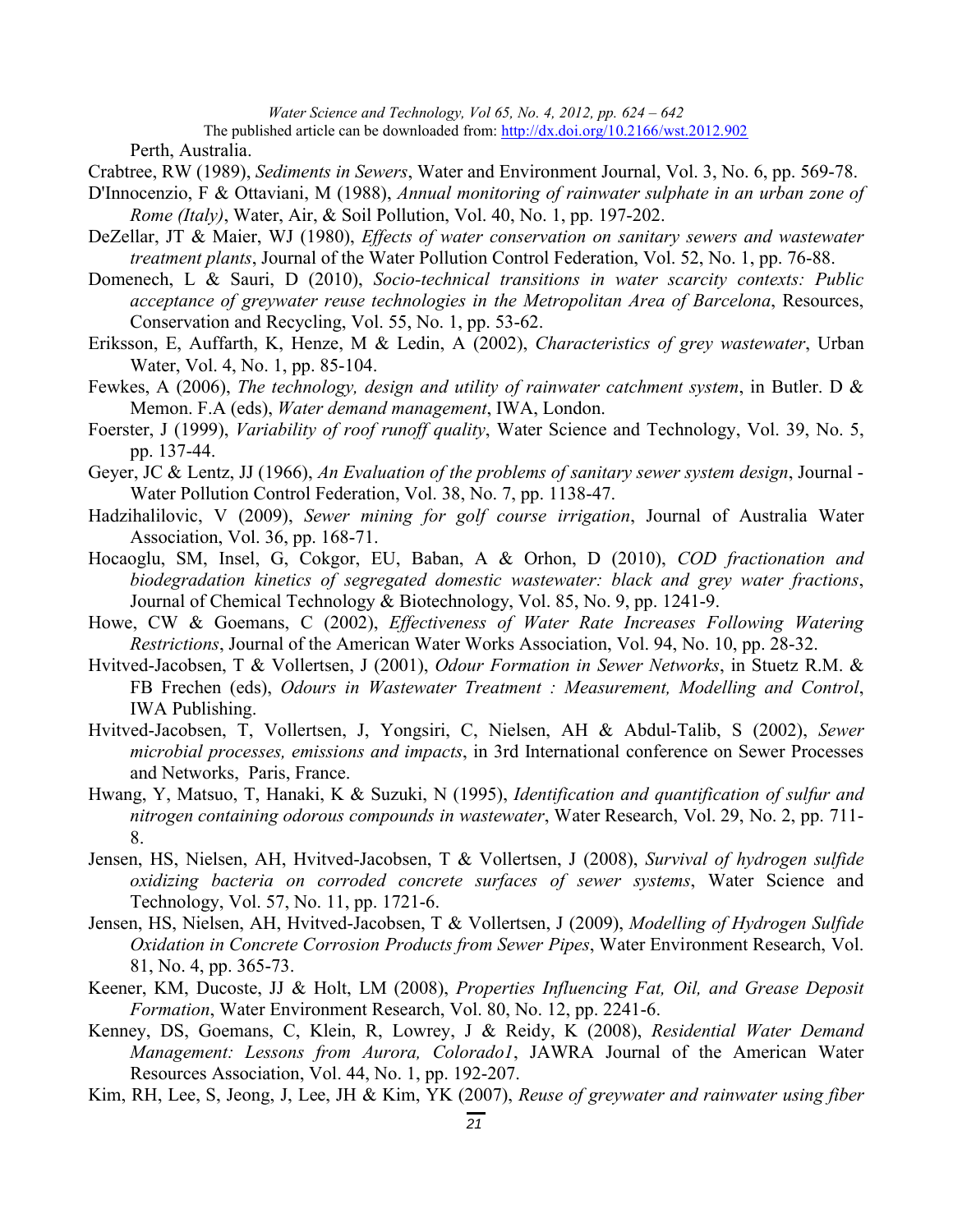*filter media and metal membrane*, Desalination, Vol. 202, No. 1-3, pp. 326-32.

- Magyar, MI, Mitchell, VG, Ladson, AR & Diaper, C (2008), *Lead and other heavy metals: common contaminants of rainwater tanks in Melbourne*, in Water down under 2008, Adelaide, Australia.
- Marvin, S & Medd, W (2006), *Metabolisms of obecity: flows of fat through bodies, cities, and sewers*, Environment and Planning A, Vol. 38, No. 2, p. 313.
- McGhie, D, Ventriss, H & Martin, B (2009), *Wastewater Treatment and Sewer Mining in the Swan Valley Area, Western Australia*, Science Matters Pty Ltd,, Carine.
- Mitchener, H & Torfs, H (1996), *Erosion of mud/sand mixtures*, Coastal Engineering, Vol. 29, No. 1-2, pp. 1-25.
- Mourato, S, Matos, JS, Almeida, MC & Hvitved-Jacobsen, T (2003), *Modelling in-sewer pollutant degradation processes in the Costa do Estoril sewer system*, Water Science and Technology, Vol. 47, No. 4, pp. 93-100.
- Najia, F & Lustig, T (2006), *On-site water recycling--a total water cycle management approach*, Desalination, Vol. 188, No. 1-3, pp. 195-202.
- New South Wales Government (2008), *NSW Guidelines for Greywater Reuse in Sewere, Single Household Residential Premises*, Department of Energy, Utilities and Sustainability, Sydney.
- Nielsen, AH, Lens, P, Vollertsen, J & Hvitved-Jacobsen, T (2005a), *Sulfide-iron interactions in domestic wastewater from a gravity sewer*, Water Research, Vol. 39, No. 12, pp. 2747-55.
- Nielsen, AH, Vollertsen, J & Hvitved-Jacobsen, T (2006), *Kinetics and Stoichiometry of Aerobic Sulfide Oxidation in Wastewater from SewersEffects of pH and Temperature*, Water Environment Research, Vol. 78, No. 3, pp. 275-83.
- Nielsen, AH, Vollertsen, J, Jensen, HS, Wium-Andersen, T & Hvitved-Jacobsen, T (2008), *Influence of pipe material and surfaces on sulfide related odor and corrosion in sewers*, Water Research, Vol. 42, No. 15, pp. 4206-14.
- Nielsen, AH, Yongsiri, C, Hvitved-Jacobsen, T & Vollertsen, J (2005b), *Simulation of sulfide buildup in wastewater and atmosphere of sewer networks*, Water Science and Technology, Vol. 52, No. 3, pp. 201-8.
- Nielsen, PH & Hvitved-Jacobsen, T (1988), *Effect of sulfate and organic matter on the hydrogen sulfide formation in biofilms of filled sanitary sewers*, Journal - Water Pollution Control Federation, Vol. 60, No. 5, pp. 627-34.
- Nielsen, PH, Raunkjaer, K, Norsker, NH, Jensen, NA & Hvitved-Jacobsen, T (1992), *Transformation of wastewater in sewer systems- a review*, Water Science and Technology, Vol. 25, No. 6, pp. 17- 31.
- NSW Government (2011), *BASIX : Five Years Outcomes Summary*, NSW Government,, Sydney.
- Okabe, S, Odagiri, M, Ito, T & Satoh, H (2007), *Succession of sulfur-oxidizing bacteria in the microbial community on corroding concrete in sewer systems*, Applied and environmental microbiology, Vol. 73, No. 3, p. 971.
- Packman, JJ, Comings, KJ & Booth, DB (1999), *Using Turbidity to Determine Total Suspended Solids in Urbanizing Streams in the Puget Lowlands*, in Canada Water Resources Association, Vancouver.
- Padival, NA, Kimbell, WA & Redner, JA (1995), *Use of iron salts to control dissolved sulfide in trunk sewers*, Journal of Environmental Engineering, Vol. 121, p. 824.
- Parkinson, J, Schutze, M & Butler, D (2005), *Modelling the impacts of domestic water conservation on the sustainability of the urban sewerage system*, Journal of the Chartered Institution of Water and Environmental Management, Vol. 19, No. 1, pp. 49-56.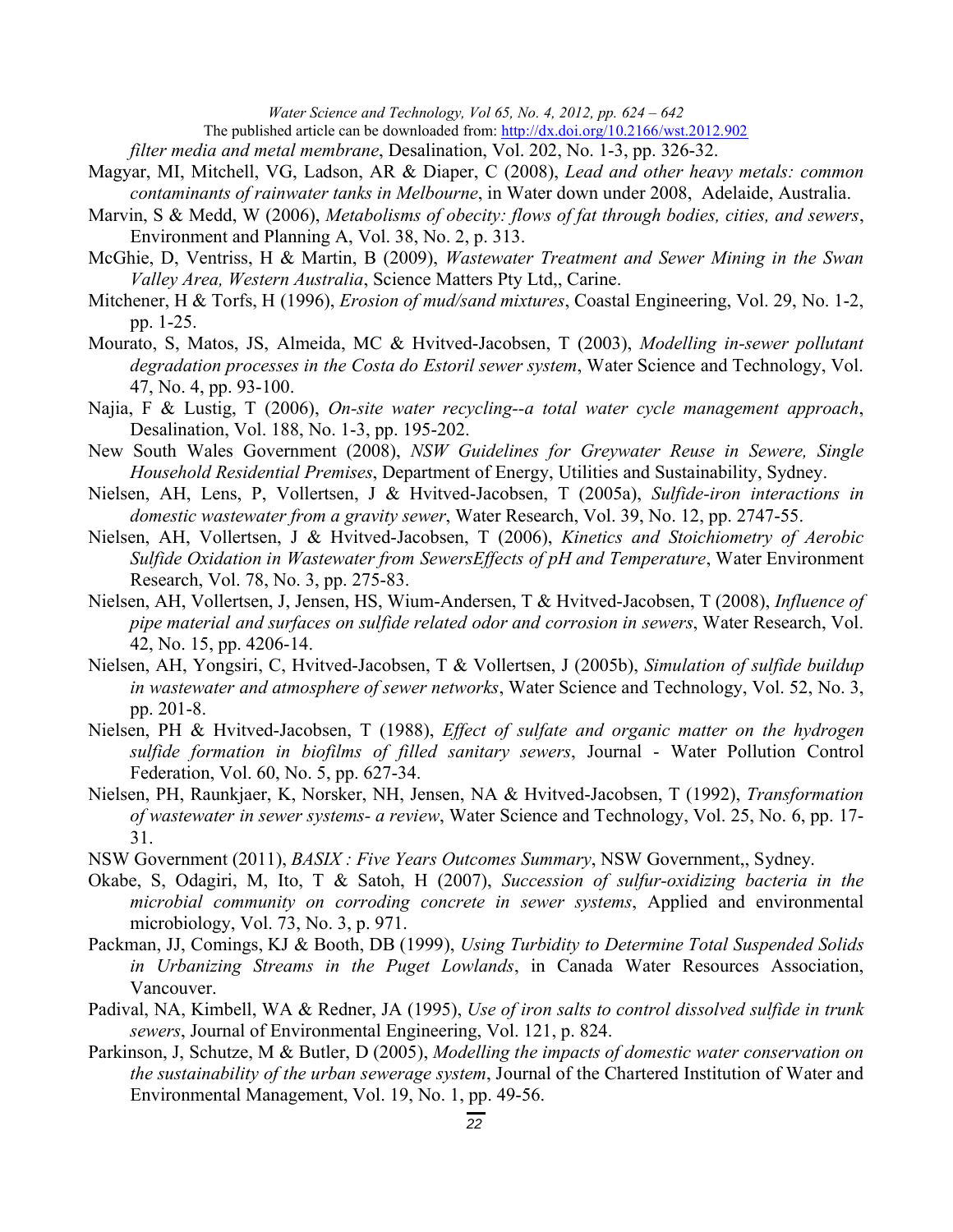The published article can be downloaded from: http://dx.doi.org/10.2166/wst.2012.902

- Radcliffe, J (2010), *Evolution of water recycling in Australian cities since 2003*, Water Science and Technology, Vol. 62, No. 4, pp. 792-802.
- Radcliffe, JC (2004), *Water Recycling in Australia: A Review Undertaken by the Australian Academy of Technological Sciences and Engineering*, BPA Digital.
- Randrup, TB, McPherson, EG & Costello, LR (2001), *Tree root intrusion in sewer systems: review of extent and costs*, Journal of Infrastructure Systems, Vol. 7, No. 1, pp. 26-31.
- Sharma, A, Grant, A, Gray, S, Mitchell, G, Grant, T & Opray, L (2005), *Sustainability of Alternative Water and Sewerage Servicing Options*, CSIRO Urban Water, and Centre for Design, RMIT University, Melbourne.
- Sharma, A, Grant, AL, Grant, T, Pamminger, F & Opray, L (2009), *Environmental and Economic Assessment of Urban Water Services for a Greenfield Development*, Environmental Engineering Science, Vol. 26, No. 5, pp. 921-34.
- Sharma, A, Tjandraatmadja, G, Grant, AL, Grant, T & Pamminger, F (2010), *Sustainable sewerage servicing options for peri-urban areas with failing septic systems*, Water science and technology: a journal of the International Association on Water Pollution Research, Vol. 62, No. 3, p. 570.
- Sharma, KR, Yuan, Z, de Haas, D, Hamilton, G, Corrie, S & Keller, J (2008), *Dynamics and dynamic modelling of H2S production in sewer systems*, Water Research, Vol. 42, No. 10-11, pp. 2527-38.
- Southerland, R (2002), *Sewer fitness: cutting the fat*, American City and County, Vol. 1.
- Swamee, PK, Bhargava, R & Sharma, AK (1987), *Noncircular Sewer Design*, Journal of Environmental Engineering, Vol. 113, p. 824.
- Sydney, R, Esfandi, E & Surapaneni, S (1996), *Control concrete sewer corrosion via the crown spray process*, Water Environment Research, Vol. 68, No. 3, pp. 338-47.
- Sydney Water (2006), *Sewer Mining : How to establish a sewer mining operation*, Sydney, <http://www.sydneywater.com.au/Publications/FactSheets/SewerMiningHowToEstablishASewer MiningOperation.pdf>.
- Sydney Water (2008), *Sewer Mining Policy*, Program Manager, Recycled Water Market Development.
- Talebpour, M, Stewart, R, Beal, C, Dowling, B, Sharma, A & Fane, S (2011), *Rainwater tank end usage and energy demand: a pilot study*, Journal of the Australian Water Association, Vol. 38, No. 1, pp. 85-9.
- Tanaka, N, Hvitved-Jacobsen, T & Horie, T (2000), *Transformations of Carbon and Sulfur Wastewater Components Under AerobicAnaerobic Transient Conditions in Sewer Systems*, Water Environment Research, Vol. 72, No. 6, pp. 651-64.
- Tate, DM (1990), *Water demand management in Canada: A state-of-the-art review*, Inland Waters Directorate, Water Planning and Management Branch.
- Thistlethwayte, DKB & Goleb, EE (1972), *The composition of sewer air*, in 6th International Conference on Water Pollution Research, Israel.
- Tjandraatmadja, G, Burn, S, McLaughlin, M & Biswas, T (2005), *Rethinking urban water systemsrevisiting concepts in urban wastewater collection and treatment to ensure infrastructure sustainability*, in World Water Congress: Water Supply and Water Services Management.
- Tjandraatmadja, G, Pollard, C, Gozukara, Y & Sheedy, C (2009), *Origins of priority contaminants in household wastewater an experimental assessment*, CSIRO, Melbourne.
- Torfs, H (1994), *Shape and scale effects on secondary currents and shear stress distributions in laboratory flumes*, status: published.
- U.S. E.P.A (2003), *Why Control Sanitary Sewer Overflows ?*, U.S. E.P.A,, viewed 1st April 2011 2011, <www.epa.gov/npdes/sso/control/index.htm>.